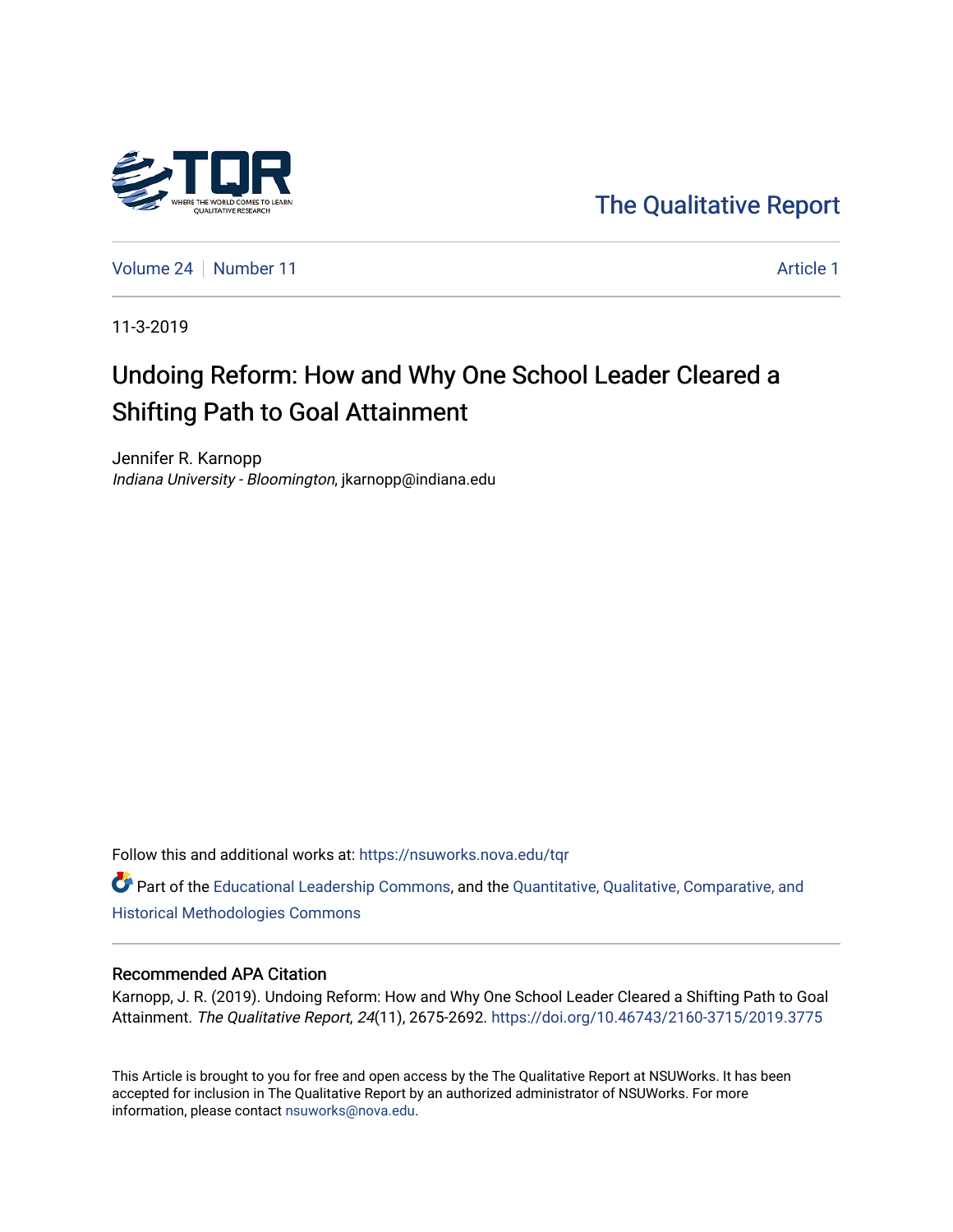

# Undoing Reform: How and Why One School Leader Cleared a Shifting Path to Goal Attainment

# Abstract

Research on school reform highlights challenges school leaders face in implementing and sustaining reforms. While some efforts fade away, others are intentionally dismantled, or "undone" as schools revert back to their traditional model of schooling. Considering how often reforms fail to sustain, there is value in understanding why school leaders decide undo reforms, and how leaders support staff through the undoing process. Utilizing path-goal theory as a framework, this paper I examined the case of one elementary school principal who planned in this undoing of a competency-based reform she had previously championed. Analysis reveals that the shift back to a traditional approach to instruction was in response to changes in state policies and district resource allocations, and that the type of support the school leader provided to teachers during the undoing was strongly influenced by the characteristics of the each stage of the process.

# Keywords

Path-Goal Theory, School Leadership, School Reform, Semi-Structured Interview, Thematic Analysis

# Creative Commons License



This work is licensed under a [Creative Commons Attribution-Noncommercial-Share Alike 4.0 International](https://creativecommons.org/licenses/by-nc-sa/4.0/)  [License](https://creativecommons.org/licenses/by-nc-sa/4.0/).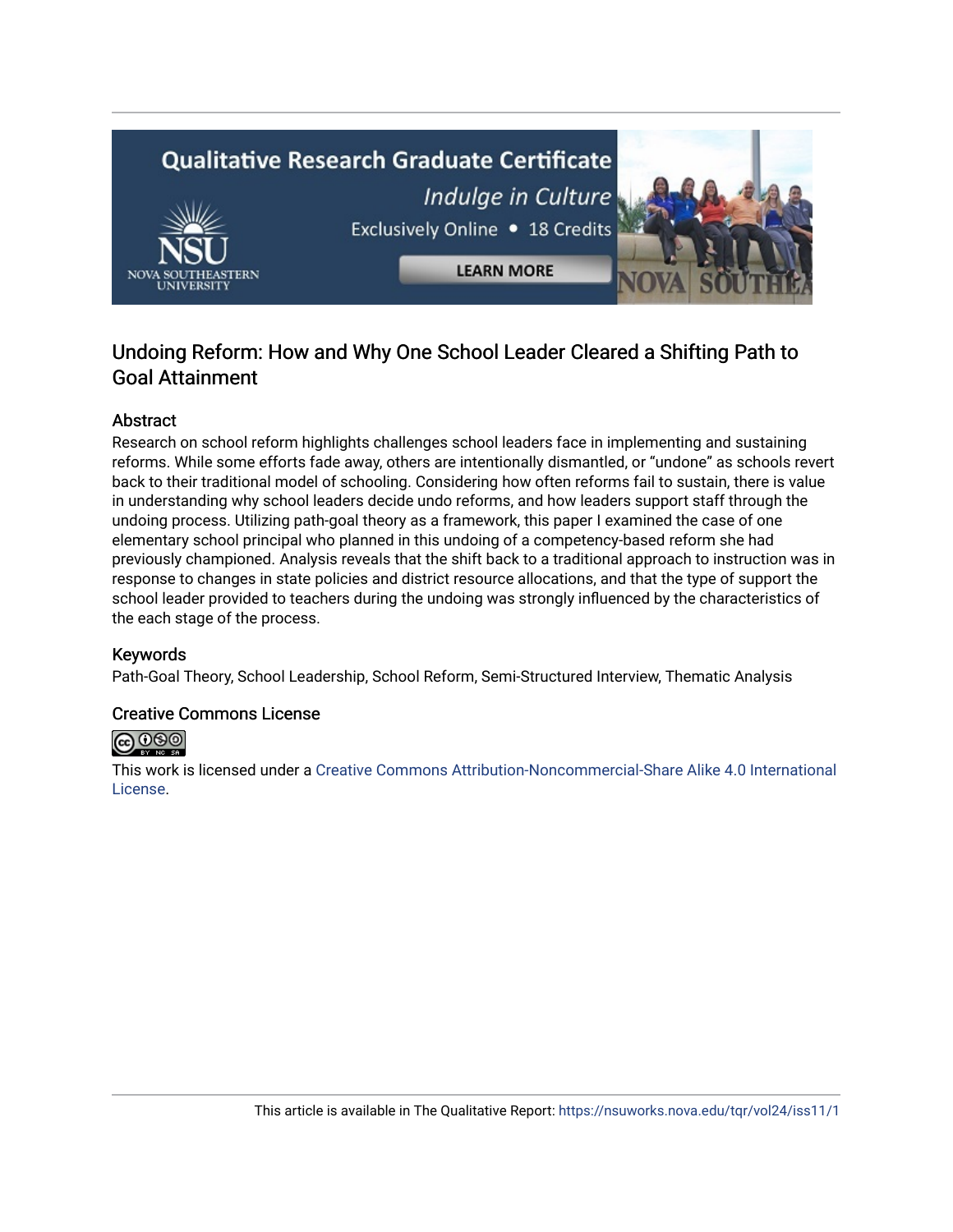

# **Undoing Reform: How and Why One School Leader Cleared a Shifting Path to Goal Attainment**

Jennifer Karnopp Indiana University, Bloomington, Indiana, USA

*Research on school reform highlights challenges school leaders face in implementing and sustaining reforms. While some efforts fade away, others are intentionally dismantled, or "undone" as schools revert back to their traditional model of schooling. Considering how often reforms fail to sustain, there is value in understanding why school leaders decide undo reforms, and how leaders support staff through the undoing process. Utilizing path-goal theory as a framework, this paper I examined the case of one elementary school principal who planned in this undoing of a competency-based reform she had previously championed. Analysis reveals that the shift back to a traditional approach to instruction was in response to changes in state policies and district resource allocations, and that the type of support the school leader provided to teachers during the undoing was strongly influenced by the characteristics of the each stage of the process. Keywords: Path-Goal Theory, School Leadership, School Reform, Semi-Structured Interview, Thematic Analysis*

The education reform literature is full of examples of efforts that fade away, lose support, or fail to become sustained or institutionalized (Cohen & Mehta, 2017; Hargreaves & Goodson, 2006; McDonald, 2014; Tyack & Cuban, 1995). Within schools and districts, school leadership is critical to the success of school reform implementation (Chrispeels, Burke, Johnson, & Daly, 2008; Fullan, 2007; Honig, 2009; Leithwood, Harris, & Strauss, 2010). However, how a school leader navigates the process of retracting, dismantling, or otherwise "undoing" a reform has not been examined in the research literature.

It is likely that the process of undoing a reform poses unique leadership challenges. Considering how often reforms fail to be institutionalized, there is value in understanding how school leaders navigate the "undoing" process. This study aims to address this gap. Using pathgoal theory as a framework, I explore how one school leader made the decision to undo a previously supported competency-based learning reform and how she guided her staff through the process.

# **Literature Review**

Reform sustainability has long been a concern of researchers, policy makers and practitioners. In this section I highlight some of the major challenges to reform sustainability that researchers have uncovered. While many of these challenges are found within schools, there is compelling research on the impact of outside-of-school factors, such as policy changes at the state and/or district level, as well as misalignment between state accountability mandates and school reform efforts, which I discuss here.

#### **Within-School Challenges to Reform Sustainability**

One strand of reform implementation research focuses on factors within a school organization that impact the sustainability of reform efforts. For example, there is a rich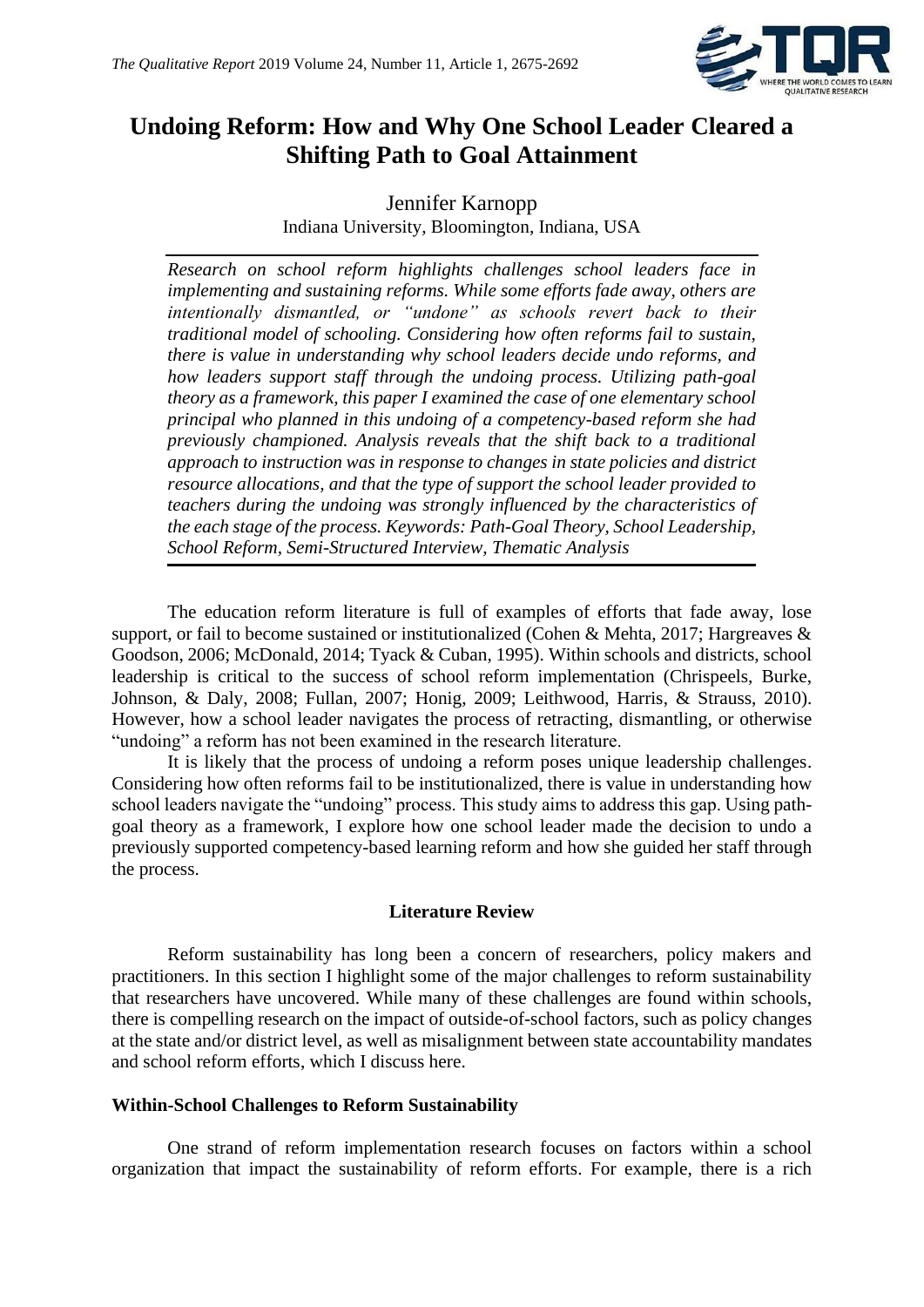literature base regarding the impact of leadership and leadership turnover on reform initiatives (Cuban & Usdan, 2003; Leithwood, Harris, & Strauss, 2010; Hargreaves & Goodson, 2006). Lack of teacher buy-in, or hasty implementation that fails to build teacher capacity can also stymie reform efforts (Goodson, Moore, & Hargreaves, 2006; Steans, 2012; Levin, 2010). There may be financial reasons that reforms fail to become institutionalized, including the lack of available resources to sustain the reform when external grant funding ends (McDonnell & Weatherford, 2011). All of these issues are internal to schools, although the amount of control a school leader may have over addressing these challenges varies from district to district.

#### **Outside of School Challenges to Reform Sustainability**

Another strand of reform implementation research examines factors beyond the control of school leaders that can impact reform sustainability. Two such factors are changing state and district contexts (Cuban & Usdan, 2003; Levin, 2010; Levin & Wiens, 2003) and an emphasis on high-stakes accountability systems (Datnow, 2006; McDonald, 2014). This strand of research identifies school leaders as being situated within a larger education system which includes district and state-level actors, policies and expectations (Honig, 2006). For example, a review by Cuban and Usdan (2003) of reform efforts in six major US cities revealed reform efforts are vulnerable to changing political contexts. The authors found that changes in district and/or state policies negatively impacted reform implementation. In addition, Hargreaves and Goodson (2006) found, in their historical review of change theory research examining longterm school reforms, that most mainstream educational change theory and research on practice neglected the political as well as historical and longitudinal aspects of change.

**Changing state and district polices.** The concept of state and district policies hindering reform efforts is supported by a longitudinal case study by Datnow where she examined six comprehensive school reform (CSR) models in 13 schools within one urban district (Datnow, 2005). Findings indicated that after three years, only five schools continued their models with moderate to high levels of intensity, suggesting that changes at the district and state levels affected the sustainability of the CSR models differently, depending on each school's strategy for dealing with the changes, their local conditions and capacity (Datnow, 2005). Datnow concluded that those reform models that helped meet (or did not conflict with) district and state demands were sustained over the course of the study. The comprehensive school reform examined in Datnow's study is similar to the competency-based learning reform examined in the present study in that both require changes in traditional school structures (such as the composition of classrooms) as well as changes in how teachers and administrators approach their work (Sturgis, 2015).

Mitchell (1997) notes a similar pattern, stating that schools exist within a complex environment of state and district regulations and expectations. This is also supported by more recent work finding that technical and political support from beyond school walls are necessary for the sustainability of reform (Cuban & Usdan, 2003; Honig, 2009), and reinforces the conclusion drawn by Tyack and Tobin (1994) that reforms which mix student age groupings, disciplines, or otherwise challenge the "grammar of schooling" were only locally or temporarily successful.

**Conflicts with accountability systems***.* High stakes accountability systems have also been cited as an obstacle to the full implementation or sustainability of a reform. In a study on the impact of state assessment policies on reform efforts, principals indicated that a system's use of grade-level accountability testing posed problems for multi-age/grade programs and multidisciplinary student work (Mitchell, 1997). Mitchell stated that reform efforts can be derailed by misaligned assessment, noting a "discord between conventional tests and teaching and learning in reforming schools" (Mitchell, 1997, p. 265).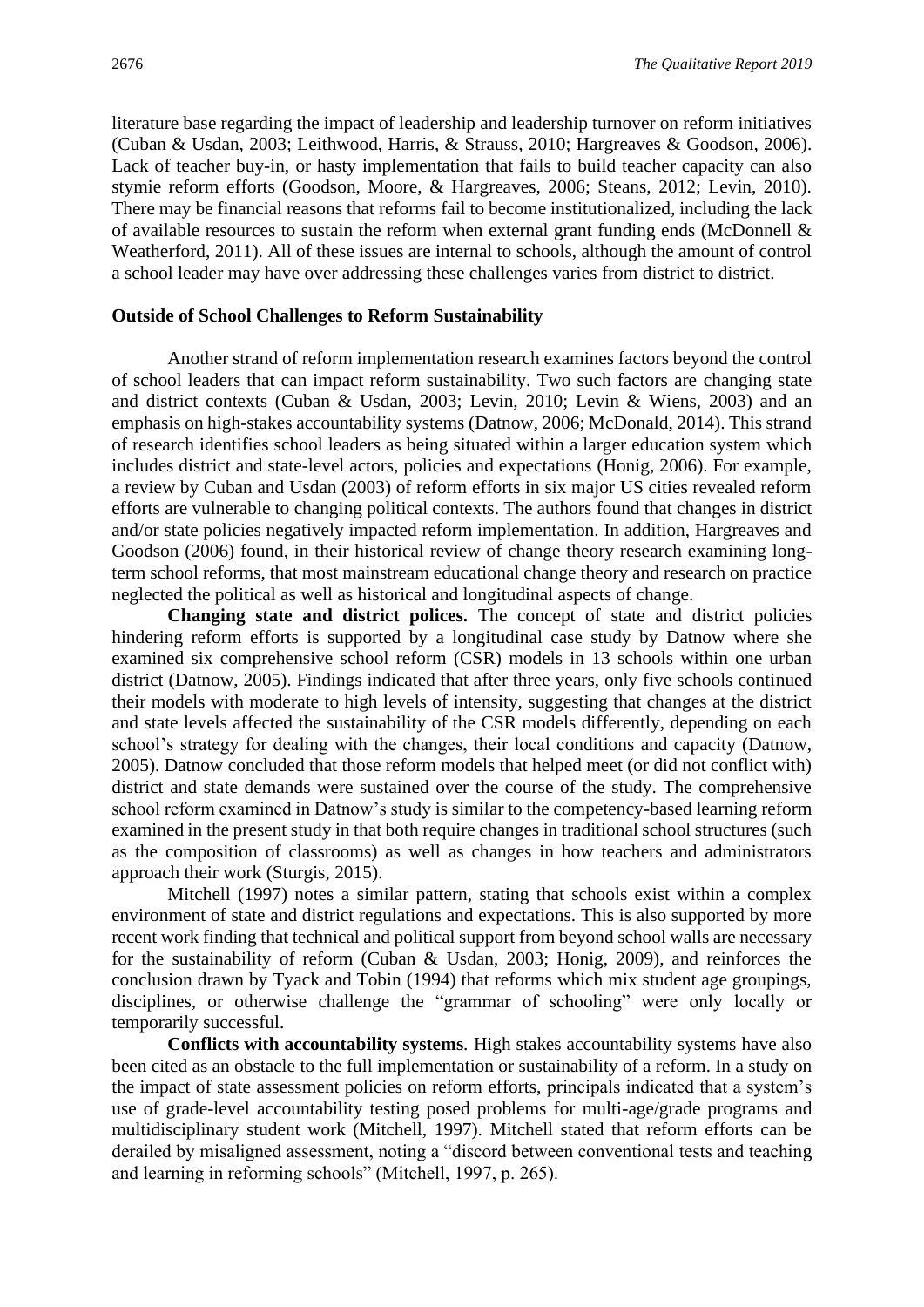Similarly, in her study on comprehensive school reform cited earlier, Datnow (2005) described teachers putting aside practices related to reform efforts in order to focus on state assessment preparation. The study concluded that political support and the "cultural logic" of reform designs—how well the reform fits within the local school context— are essential if a reform is to become a part of the daily lives of the school community, and that a "high-stakes accountability system may inhibit the sustainability of reform efforts in schools, particularly in schools that do not exhibit high capacity (and high-achievement levels and good reputations with the district) before the introduction of such a system" (p. 147). Other researchers also describe challenges with using high-stakes accountability policies as a lever for reform (Fullan, 2011; Levin, 2010). With the current prominence of high-stakes accountability policies in education (Hess & Finn, 2006), it is likely that many school leaders must navigate as the impact of these policies on reform implementation.

In sum within the school context, reforms are difficult to sustain because of leadership challenges, issues with teacher buy-in or capacity, and difficulties around securing funding to sustain the reform. There is also evidence that outside of school factors— such as changing state and district policies, and misalignment of mandated accountability systems—can also inhibit reforms. I have not encountered any empirical studies that attend to the process of ending a reform, nor did I find any studies that explored the purposeful undoing of a reform to revert to a previous system of instruction. There, an important question remains: How does a school leader lead staff through such a change process?

#### **Theoretical Framework**

To better understand how a school leader approached the dismantling of a previously supported school reform I used path-goal theory (House, 1996; House & Mitchell, 1975; Northouse, 2013) to guide my inquiry. According to this theory, the goal of the leader is to improve employee performance and satisfaction by focusing on motivation (Northouse, 2013). The central concern of this leadership theory is "how the leader influences the subordinates' perceptions of their work goals, personal goals and paths to goal attainment" (House & Mitchell, 1975, p. 1), with a focus on how leaders help employees overcome obstacles and maintain job satisfaction when in pursuit of a goal. To do this, a leader chooses behaviors that complement or supplement what is missing in the work setting from one of the following categories of behaviors: *directive* (providing specific instructions about a task including expectations and timelines; *supportive* (attending to the well-being and human needs of employees by being friendly and approachable; *participative* (shared decision-making); and *achievement-oriented* (challenging employees to perform at the highest level and demonstrating strong confidence in their ability to do so). Leaders select from these behaviors based on their perceptions of the needs of their employees, considering the employee's characteristics—in particular employee's desire for control—and the characteristic of the task, or task complexity (House, 1996; House & Mitchell, 1975; Northouse, 2013).

This theory is under-utilized in the field of education leadership, in part because education policy and politics have a tendency to shift expectations or focus, making it hard for leaders to establish clear and consistent goals and creating a culture where veteran teachers learn to resist change (Bess & Goldman, 2001). However, I believe that leaders may choose to focus on a goal that will transcend these shifts as a way of addressing staff motivation in times of turbulence. Another criticism of this theory is that it incorporates many different aspects of leadership, that its complexity makes interpretations difficult (Northouse, 2013). To address this concern, I concentrate on four of the basic, high-level elements of path-goal theory as outlined in Northouse (2013). These include; (a) defining the goal; (b) clarifying the path; (c) removing obstacles; and (d) providing support. I've selected these elements because they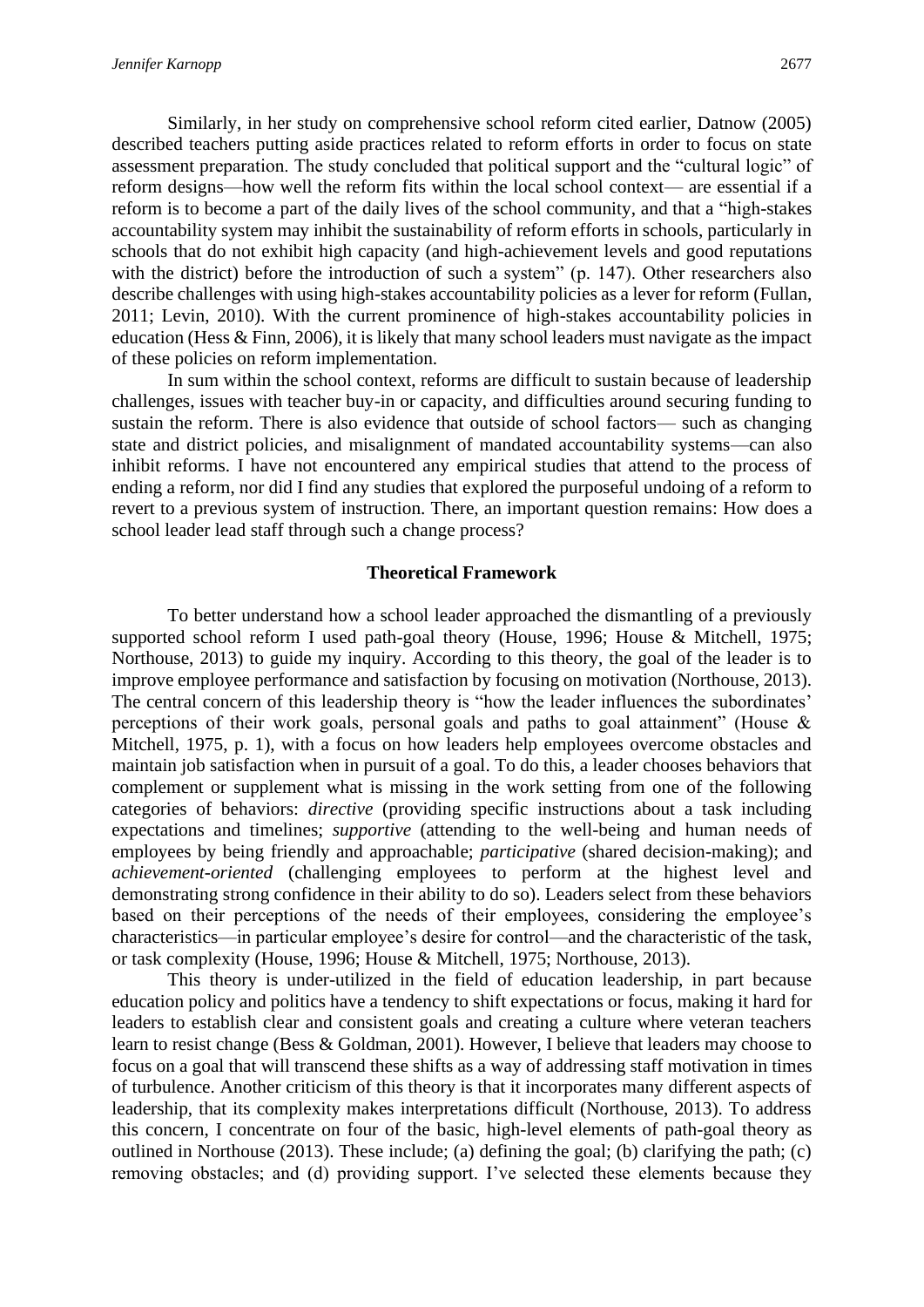describe the critical work of leadership and consequently are a good starting place for exploring this issue.

Path-goal theory has been used in several quantitative studies exploring the impact of school administrator styles on teacher effectiveness at the high school (Sirisookslip, Ariratana, & Ngang, 2015) and college levels (Awan et al., 2011). The theory has also been used to study how school principals promote and support academic performance in science among English language learners (Carrejo, Cortez, & Reinhartz, 2010). It is particularly appropriate for studying the phenomenon of a school leader dismantling a previously supported competencybased learning reform because this reform required changes beyond a new curriculum or teaching method. This reform included changes in how students were organized into classrooms, how classrooms were defined, the content teachers taught and how students were evaluated and promoted. Undoing this reform means returning to traditional classroom structures, traditional grade-level content, and traditional student evaluation and promotion practices. After five years of utilizing a competency-based approach, such extensive changes to the work of teachers requires the school leader carefully attend to how school goals are defined and how a shift in the path to goal attainment is communicated. Throughout the undoing process, issues of teacher motivation and support are likely to rise to the surface. Pathgoal theory's focus on leadership behavior regarding goal clarity, as well as employee motivation, make it a valuable lens for examining leadership behavior in the context of this unexplored phenomenon of planning and carrying out the dismantling of a reform. Through this lens I will address two research questions: **"**Why does a school leader make the decision to undo a previously supported whole-school reform?" and "How does the leader maintain staff support, or manage teacher needs, during this transition?"

# **Statement of Positionality**

At the time of this study, I was a doctoral student with an interest in the process of school change. After serving three years as the principal of an independent charter school that utilized a competency-based approach I relocated to a new area to pursue a Ph.D. I looked into schools in the region that had undergone a significant and intentional change process and learned of the school that would become the focus of this study. After contacting the school principal, I discovered the school had begun a process of transitioning teachers and students away from the reform that I had heard others speak highly of, to return to a traditional model of instruction. This intrigued me, particularly after reading all of the positive press the school had received since implementing the competency-based reform. I became even more interested in launching this study after looking into prior research on school leadership and reform dismantling, and not finding anything. Recognizing that this is likely a growing phenomenon in an era where school leaders are under constant pressure to innovate, I decided to examine the experiences of this school leader more closely.

#### **Methods**

Yin (2009) describes case study methodology as being particularly appropriate for exploring a previously unexplored phenomenon. To answer my research questions, I carried out an exploratory qualitative single-subject case study focused on one interview with the school leader of Cedar View Elementary School (pseudonym). I chose a single-subject research design because I am particularly interested in how the school leader perceives teacher needs and draws upon those perceptions to make decisions throughout the change process, (Yin, 2009). It is my interest in the school leader's perceptions that makes the single-subject case approach appropriate.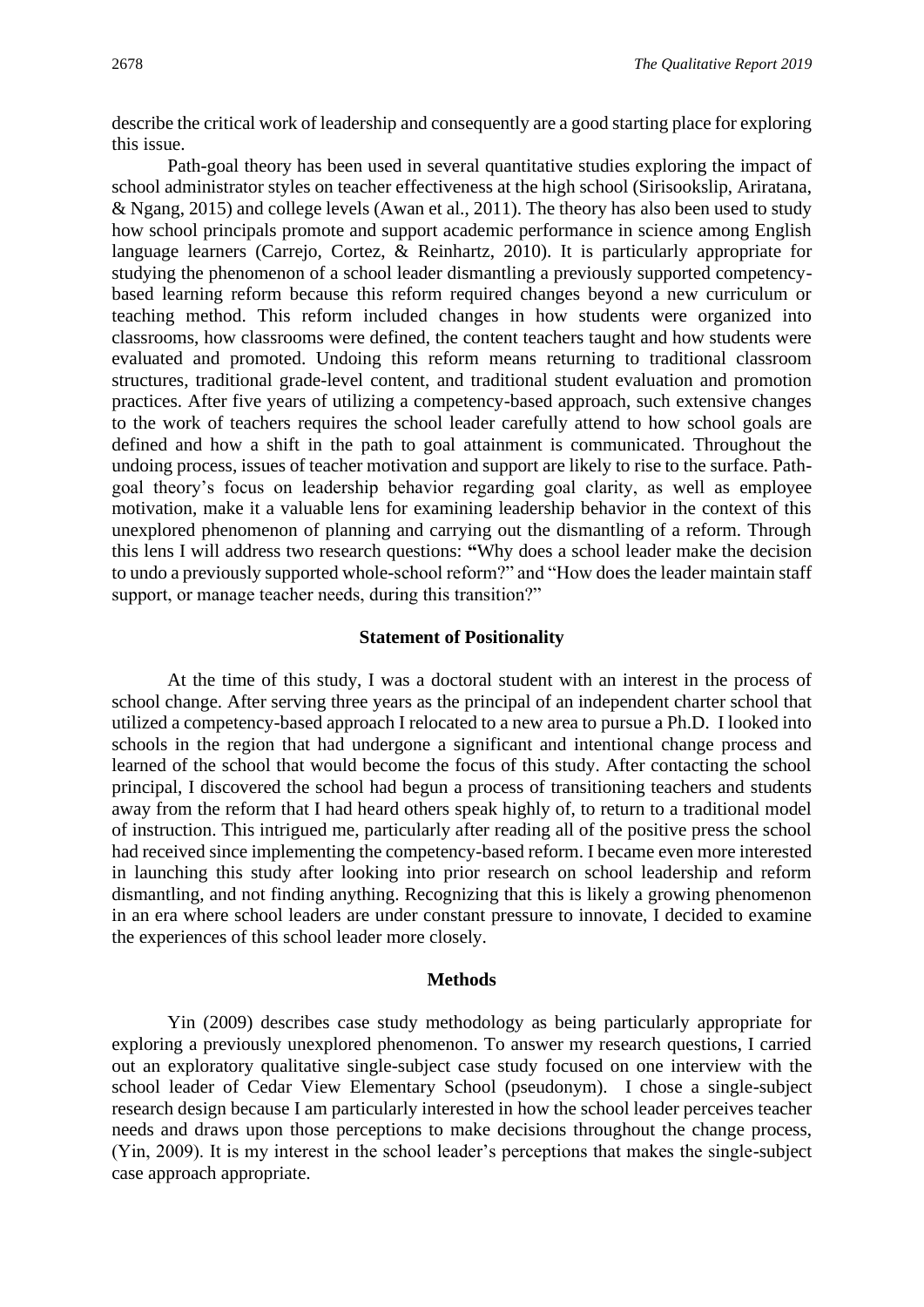One elementary school principal is the focus of this research. She was initially recruited by me through a phone call to her office and selected for this study because of her experience with the phenomenon of interest, leading a school through the process of dismantling a previously supported reform and reverting to a traditional approach to schooling. An interview served as the primary source of data. However, I also draw from newspaper articles and district press releases identified through Google searches for contextual information regarding the reform timeline. Policy changes mentioned by the school leader in the interview were verified through a review of publicly available records at the district and state levels. I conducted a content analysis (Yin, 2016) of the archival data, and a thematic analysis (Braun & Clarke, 2012) of the interview data because this approach allows the researcher to gain a better understanding of a phenomenon by bringing meaning and order to a dataset through a systematic and iterative process grounded in the data (Lochmiller & Lester, 2017). I used the qualitative analysis program, Dedoose 7.6.6 to manage the data and conduct the analysis. To ensure the accuracy of my interpretations, I shared my findings with the participant and responded to her feedback (Roulston, 2010).

# **Research Setting and Participant**

Cedar View Elementary school is a small elementary school with roughly 400 students on the outskirts of a mid-sized city located in the eastern half of the United States. The majority of students are white, and roughly half receive free or reduced lunch benefits. Several years prior to this study, this school underwent a radical transformation. When the district implemented competency-based report cards for all of its elementary schools, Cedar View took things a step further. The entire school adopted a competency-based model (CBM) of schooling. The change was profound, re-defining the roles of teachers, the expectations of what it meant to be a student, the grouping of children within the school, and the pacing of content children learned during the school year. It was also successful, in that the work was celebrated by central office, received positive press locally, and achieved national recognition.

However, after several years of implementation, test scores were dropping. The district hired a new school leader, chosen in part because of her knowledge of, and proven support for CBM. Mrs. Dickerson (pseudonym) had prior classroom teaching and central office administration experience. She brought to the position an intimate knowledge of the school community, and a deep understanding of—and belief in—competency-based learning. Yet, after careful evaluation, this leader decided to undo CBM and revert the school back to the traditional model of elementary school teaching and learning. Unlike what is often described in the literature, CBM did not fail to take root within this school, nor did it fade away organically. Instead the school leader implemented a planned process to undo the reform she had once ardently supported.

Undoing this reform meant that teachers would no longer be subject matter specialists focused on teaching specific skills (or competencies) to students of a variety of ages. Instead they would teach all subject areas to students of the same age (grade-level), but with different levels of ability in the content areas. The change was profound, and the change process, complex. Mrs. Dickerson's strong alignment to CBM and the fact that she initiated and planned the reversal of this reform makes her an ideal subject for helping researchers to better understand why school leaders intentionally undo a reform and how they support teachers through this change process.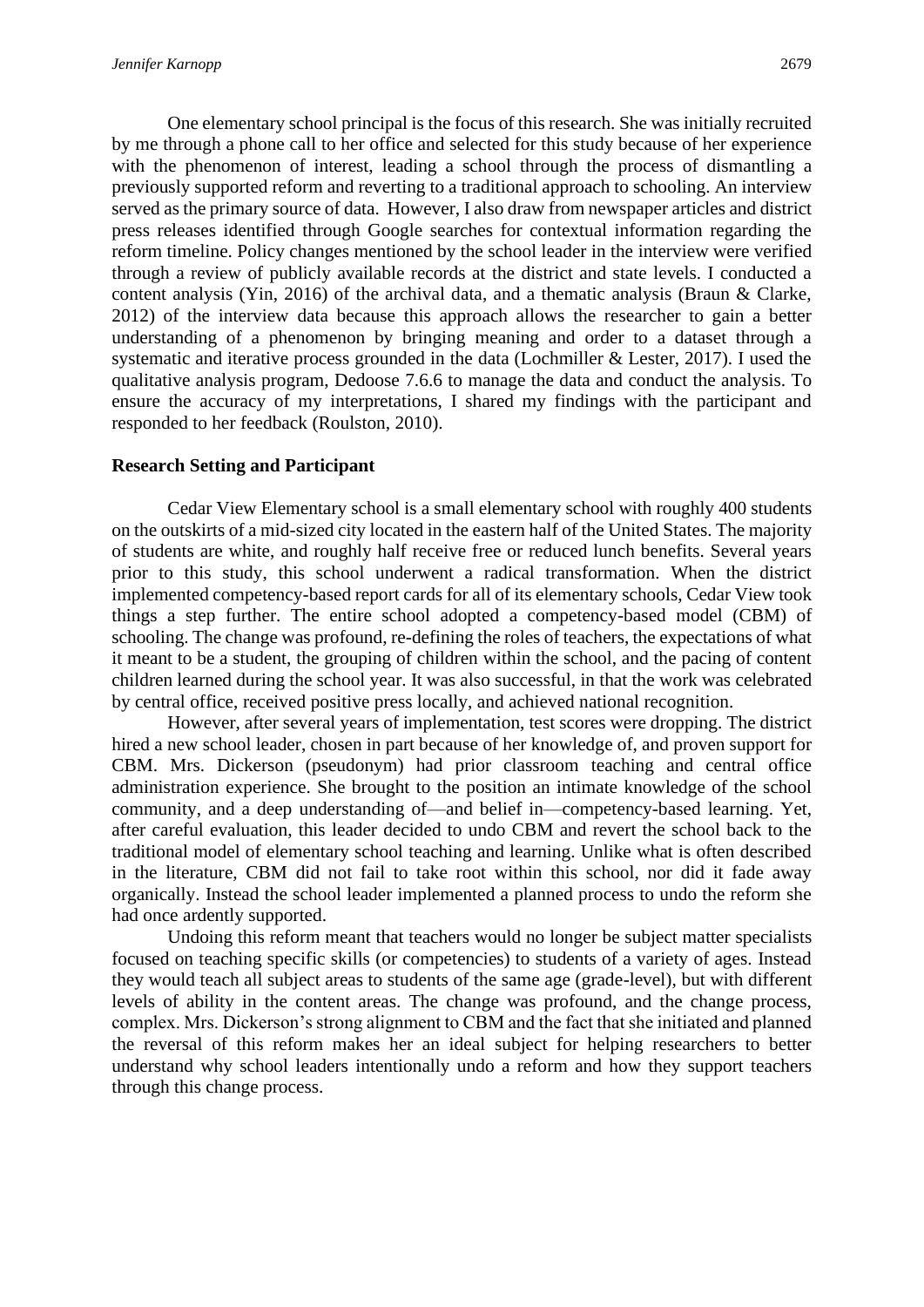#### **Data Collection**

After receiving IRB approval to conduct this study, I used a semi-structured interview protocol to ask Mrs. Dickerson about the process she underwent to shift her school away from CBM, back to the traditional approach to schooling, and how she supported her teaching staff through the transition (see Appendix A). The interview lasted about an hour and took place in her office after school hours when interruptions would be minimized. I recorded the interview, and later personally transcribed the complete interview verbatim. Through follow-up communications with the participant via email and telephone, I engaged in member-checking, asking the participant clarifying questions regarding her responses and sharing my interpretations of her perceptions and decision-making process.

Archival documents used to verify the timeline and nature of the reform effort were collected through the school and district web sites, and by using internet searches of the school name, city and state. Press releases, news articles and text from the school, district and state web sites were included for examination if they referenced CBM, and/or described the substance and timing of state and district policy changes as identified by the participant.

#### **Analysis**

To begin my analysis, I used a-priori codes (Yin, 2016) derived from my theoretical framework, path-goal theory, and from the literature on obstacles to sustaining education reform which identify changing state and district policy contexts, as well as accountability policies as potential obstacles to reform. For a list of initial a-priori codes, see appendix B. Using Dedoose, I labeled passages from the interview transcript with the appropriate codes and noted these segments and codes in a data table as recommended by Lochmiller and Lester (2017). Codes that did not appear in the interview data were dropped. I then reviewed the transcript again, looking for repeating concepts not identified in the a priori code. I used descriptive codes to identify these segments added these codes to the data table. Using an iterative process of review, notation and reflection I made several passes through the data until I began to assemble categories of codes that shared similar characteristics in how they related to concepts from the literature and/or leadership behavior. After reviewing and examining coded sentences within and across categories, I identified broad themes which related to my research questions. In the end I utilized 16 different codes within six categories which represented two broad themes: state and district influences, and stages of transition as dictating supportive behavior. For a chart detailing these codes, categories and themes at different stages of the analytical process see appendix B.

The archival data was reviewed for content that described the CBM reform as implemented in the school, and the changes to state policy over the past five years. I also examined the archival data for language that situated in time the initiation of the CBM reform in the school, changes to state accountability systems, and the accountability ratings of the school to verify the information provided by the school principal.

#### **Findings**

My analysis resulted in two overarching themes in the data relating to my research questions. First, state and district policies strongly influenced how this school leader identified and evaluated school goals, leading to her decision to transition away from the CBM reform and back to the traditional approach to schooling. A second theme was the presence of distinct phases in the undoing process. This school leader responded differently to the needs of her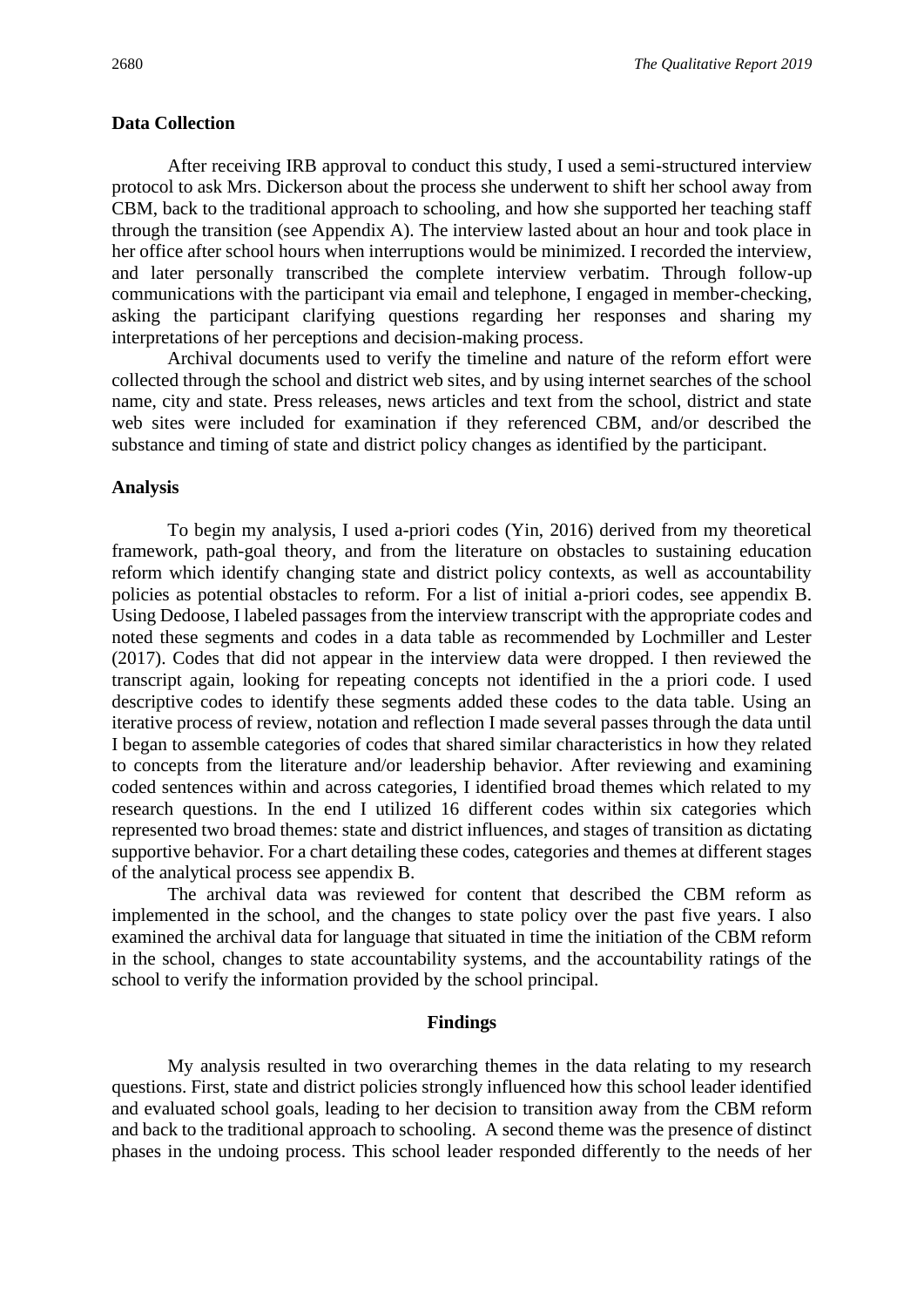teachers across time, as the undoing process unfolded. In this section I discuss each of these findings.

#### **State and District Policy Influence**

State and district policies strongly influenced how this school leader defined her goal. Shortly after Mrs. Dickerson took on the role of principal, the state mandated new standards to align with the Common Core State Standards. When she was first hired, Mrs. Dickerson's goal had been to support the CBM reform, which meant enabling students to achieve mastery of skills before moving on to a more advanced learning objective and advance as soon as they attained mastery. However, according to Mrs. Dickerson, these new state standards "were more rigorous than the previous standards had been." This led to a sharp drop in state accountability test scores, a drop that was realized in schools across the state. State policy uses accountability test scores as the primary source of a school's state-assigned letter grade. They also impact teacher evaluations. Thus, Mrs. Dickerson re-defined her goal as improving the school's evaluative rating by increasing the scores on these high-stakes assessments required by state law.

Soon after the stronger standards were introduced, the district announced that budget concerns would require a cut in the number of paraprofessionals allotted to the school. Mrs. Dickerson stressed the impact of this confluence of outside factors on her decision to revert to the traditional approach. Here is how Mrs. Dickerson explained the situation:

[Students] weren't getting exposure to the on-grade-level content. I mean that is what was happening. So I think it was a combination of those things as to why our data started to slip. I think those standards shifting was a *huge* piece of it. I think the not grade level exposure, not actually being at the grade level exposure—either being above or below— hurt us too, in terms of testing.

The CBM reform had students working on achieving mastery on learning outcomes based on their own learning needs, which might be below, at, or above grade-level. Thus, Mrs. Dickerson determined that students who were not working on grade-level content, but instead were either above or below grade-level, were at a disadvantage because they would be tested on content that was not necessarily a part of their daily experience in school. The pressure of the state accountability policies was such that test outcomes were prioritized over student mastery attainment in the competency-based model. The increased rigor of the new state standards, and district policies that reduced the number of instructional aids at the school put additional strains on the school's ability to meet state targets. Whether or not students were benefiting from the reform in terms of working on skills that matched their learning level, the reform wasn't helping test scores or the school's state-assigned grade. Failure to achieve this new goal led her to determine that CBM was not the correct path for goal attainment.

Additional evidence that the state accountability system strongly influenced this school leader's goal setting—and subsequent examination of the path to goal attainment—comes through in her description of a discussion with parents regarding the shift away from CBM.

The high kids, their parents were like, 'well are they still going to be challenged? Are they really going to be getting as much? They were getting ready to do  $7<sup>th</sup>$ grade math and they're in  $5<sup>th</sup>$  grade. Are they still going to have that opportunity?' And that, to be honest, yeah, that was hard. Making sure then that I am trusting the teachers, to make sure they *do* differentiate. Because you've got to see growth. The way our state standardized tests are measured, they are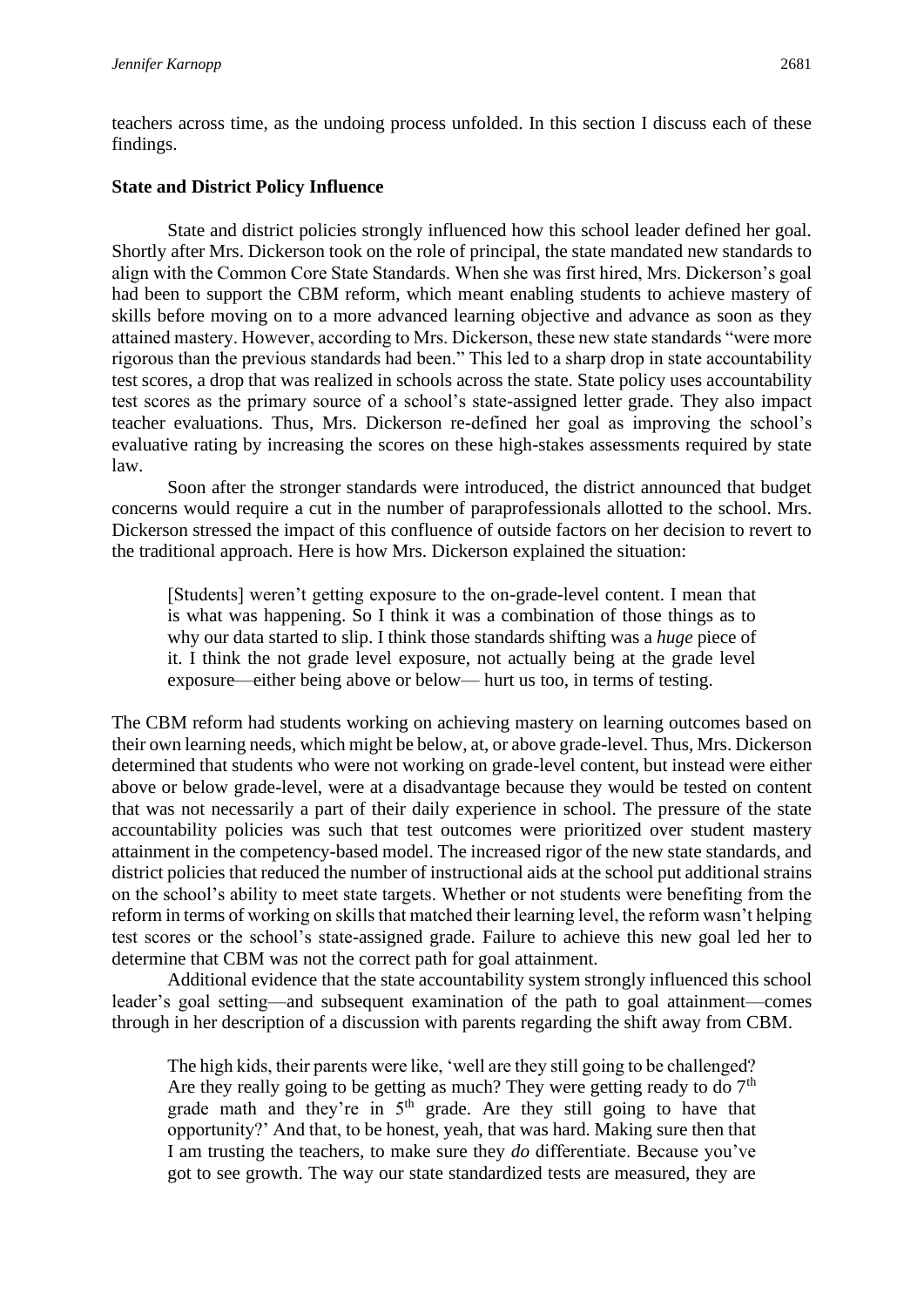looking for growth, so that is scary, to think, what if they don't grow as much anymore? What if we get dinged on growth points?

While it was clear in our conversation that this school leader felt a sincere obligation to the parents and students in her school, this quote illustrates that the state accountability system continued to have a large influence on her thinking about the change process. Even after making the decision, she continued to evaluate whether the school was on the correct path for achieving the goal of increased state assessment scores. This outside-of-school factor played a primary role not only in the goal-setting process, but also in this principal's evaluation of potential obstacles on the path to goal attainment.

#### **Stages of Undoing and Leadership Support**

The second major theme identified in my analysis was that this school leader's response to teacher needs was strongly influence by whether a need was expressed in the early stages, middle stages or later stages of the reform-undoing process. With the school's path to goal attainment being a return to the traditional approach to instruction (where students remain with the same group of grade-level peers in a general education classroom with all subjects taught by one homeroom teacher) this school leader indicated that her priority was to maintain staff motivation and support throughout the undoing process. Mrs. Dickerson decided to phase out the CBM in stages, beginning with reading language arts. The following year—the year of this study—math instruction returned to the traditional model.

The school leader described the initiation of the undoing of the CBM reform as a participative process, detailing staff meetings where she reviewed school testing data with the teachers and had discussions that led to the decision to undo the reform. However, the new path (traditional schooling) required the heavy use of differentiated instruction, and therefore significantly more planning and preparation on the part of the teachers. Mrs. Dickerson anticipated that teachers would need support with this and implemented mandatory professional development, and also ensured teachers had access to interventionists and remediation aids. The task of restructuring classrooms, altering the schedule of the school day, and re-defining teacher roles and expectations—including addressing the needs of all students in more heterogeneous classrooms—was a complex task for all involved. Mrs. Dickerson described supporting her teachers early on by "giving them the interventionists, remediation aids, paraprofessionals, trying to support them in that way.… We also give a [mandatory] professional development every Friday morning." A new shortened student school day had been initiated by the district and this freed up teacher time for these Friday professional development sessions. During this early stage of the new path Mrs. Dickerson perceived that the complexity of providing differentiated instruction to a classroom of students at a variety of different skill levels would be a major obstacle for her teachers. In response, the support she provided was directive and centered on building differentiation skills.

As the year progressed, managing the various opportunities for students to receive differentiated instruction continue to be a complex task. For example, Mrs. Dickerson created a 30-minute block of time, which she called an intervention/enrichment block, where all of the paraprofessionals in the building "blitz a grade level," delivering teacher-created lessons to support either enrichment activities or intervention strategies in small, skill-based groups. At this point in time, the English Language Arts accountability test scores, the first subject area to move back to the traditional model of schooling, had been released and were improved. Professional development Fridays remained intact. However, Mrs. Dickerson described utilizing some supportive leadership behaviors. She described using the improved test scores to provide an emotional boost to her staff, "I try to encourage them with that—listen, we are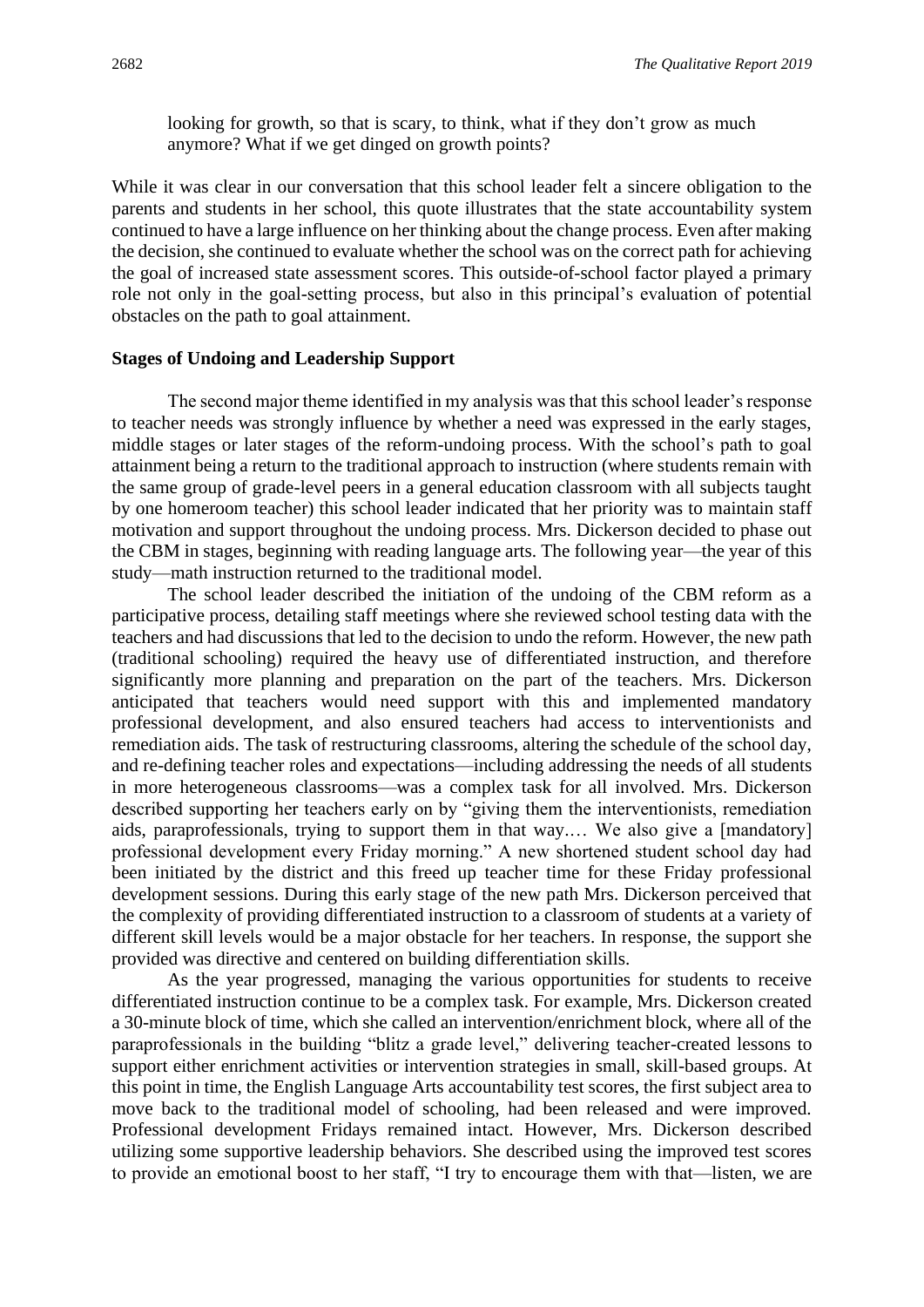making a difference; I know it's hard work." This quote exemplifies a new focus on the emotional needs of her teachers and represents a shift in her approach to addressing teacher needs. Though the task continued to be complex, the teachers had been engaged with the task for most of an academic year. It had become a routine of hard work, and she felt a need to provide emotional support. I identified this shift in what Mrs. Dickerson perceived to be the needs of her teachers as marking a second stage of the undoing process.

As the undoing of CBM advanced through its second year, Mrs. Dickerson's leadership approach experienced another shift, marking a third phase in the undoing process. Teachers began advocating more strongly for greater flexibility, and for the first time, Mrs. Dickerson responded by providing that flexibility—particularly regarding the use of paraprofessionals during the grade-level intervention and enrichment block. The intervention/enrichment block required teachers to create ability-based groups across classrooms in a grade-level, so that paraprofessionals would be working with a group of students from different classrooms. Teachers wanted flexibility to assign specific paraprofessionals to each classroom and keep the grouping of children limited to within one classroom as well. Mrs. Dickerson had been resistant to this, worried that it would reduce the number of ability groups and make it more difficult for student skill needs to be met. Here she described her changed response to this request:

Some of the grades have divvied up the aides and they like that better, and again, in the beginning I was kind of resistant to that, but I found through conversation, that's meeting the needs better for the kids and the teachers in some grade levels. It depends on the grade level.

Again, the task of providing differentiated instruction to students in the traditional model of schooling continues to be complex, yet the school leader's perceptions of teacher needs for accomplish this task shift again. Path-goal theory dictates that a leader will use a more participative approach when the leader perceives that employees have a strong desire for control or need for clarity, and the task is unstructured or ambiguous (Northouse, 2013). While it appears that here, the teachers did have a strong desire for control, in this situation, the task continued to be complex and well defined.

Through this interview with Mrs. Dickerson I found that many of the decisions this school leader made regarding how to best support what she perceived to be the needs of her staff as they navigated the new path to goal attainment were informed more by whether the transition process was in its infancy, or further along on the implementation continuum. During the first stage of the undoing process, Mrs. Dickerson relied on a directive approach to supporting teachers. However, as the new path became more established, Mrs. Dickerson's approach evolved, first becoming increasingly supportive and later, more participative.

#### **Discussion**

The findings in this single-subject case study support prior research on the negative impact that changing state and district policy contexts can have on reform sustainability (Cuban & Usdan, 2003; Levin, 2010; McDonald, 2014; Mitchell, 1997). In addition, the findings suggest that the process of undoing a reform is a complex task in its own right, in that the type of support this school leader provided appeared to be in response to the characteristics of the overall process as it moved through various phases over time, and the characteristics of the teacher's responses to the process during each stage.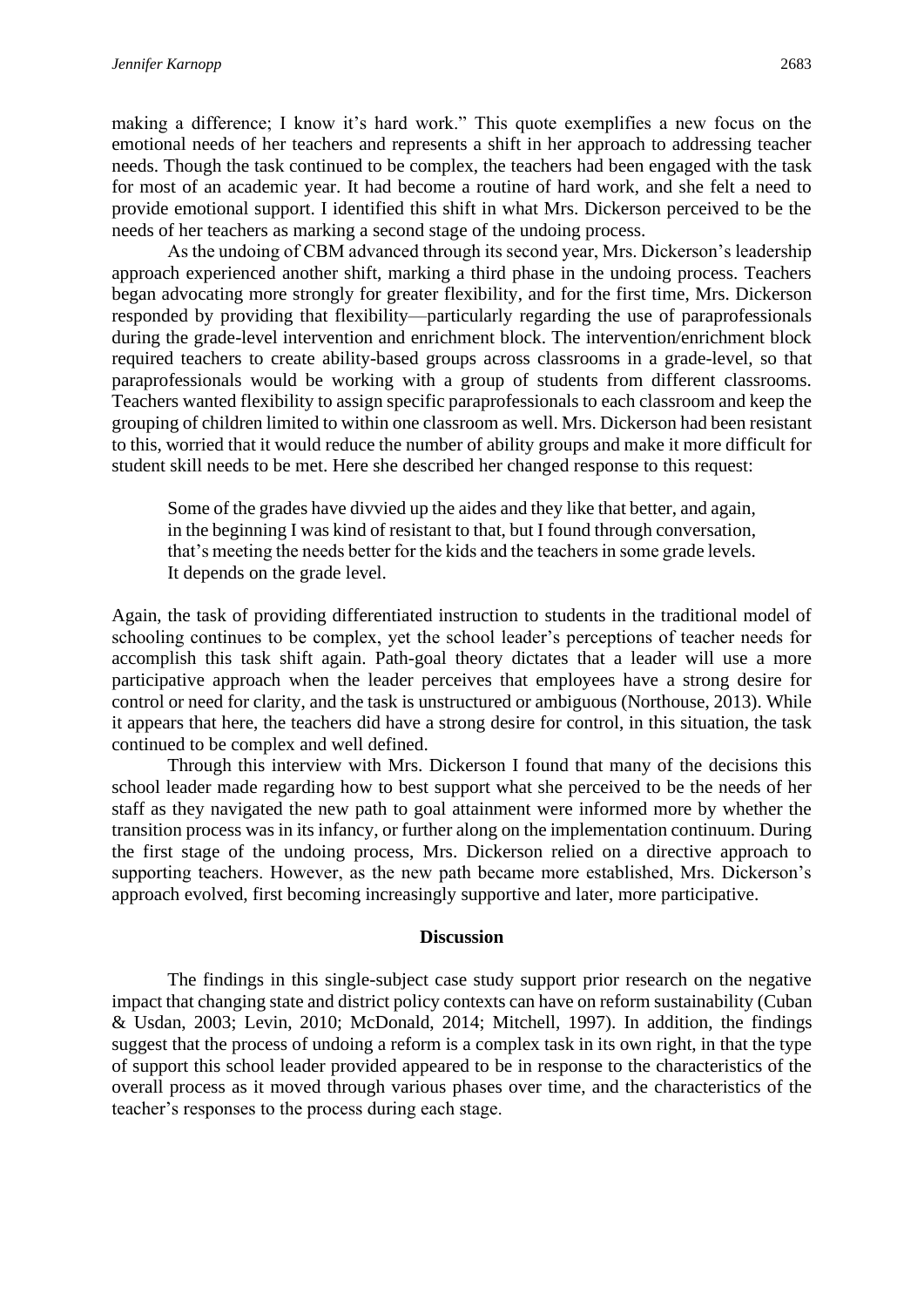#### **State and District Policy Influence on Goal Setting**

The decision this school leader made to undo the CBM reform was strongly influenced by policy changes at both the district and state levels that resulted in a change in how the leader defined her goal for the school. Focused on a new goal, this school leader determined the CBM reform was not the appropriate path for goal attainment. Two external factors had a major influence on this school leader's judgement that continuing with CBM would not be an appropriate path for achieving the new goal; the changes in state standards and the new district policy regarding the number of instructional assistants assigned to the school. This is consistent with research indicating the importance of central office support for school reforms (Honig et al., 2010). This finding also supports the conclusions of reform researchers that changes in state and local policy contexts can be a significant barrier to the sustainability of reforms (Cuban & Usdan, 2003; Levin, 2010; McDonald, 2014; Mitchell, 1997); particularly the assertions of Fullan (2011) that high-stakes accountability measures are the wrong drivers for educational change.

#### **Path-Goal Theory and Leadership Behavior**

In regards to how this school leader supported her teachers during the undoing of the CBM and transition to a new path to goal attainment, my findings did not always match what path-goal theory dictates when I focused on the leader's supportive behaviors in relationship to the specific task of providing differentiated instruction for students. However, if the entire undoing process is viewed as a task, the support this leader provided to teachers in relation to this broad task, is in line with path-goal theory.

When examining whether or not CBM was the appropriate path to achieving the new goal of increased state assessment scores, the school leader utilized staff meetings—a participative approach for addressing the staff need to understand the problem. This aligns with path-goal theory which anticipates that in situations where the task is ambiguous—how can we do things differently to reach our goals? —effective leaders will select a participative approach (Northouse, 2013).

Once the school embarked on the path of undoing CBM to return to the traditional model, teachers faced a variety of tasks. According to path-goal theory, the school leader considers the nature of the task and the characteristics of the teacher in order to provide the appropriate support for that individual (Northouse, 2013). My findings indicate that the type of support this school leader provided to her staff regarding the task of differentiating instruction was more strongly influenced by where within the timeline of the undoing process the task was situated. When the transition to traditional classroom structures were first introduced, Mrs. Dickerson's leadership behavior was directive towards all of her teachers, without regard to individual teacher characteristics—requiring attendance at weekly professional development sessions, maintaining firm expectations regarding teacher use of paraprofessionals during the 30-minute intervention and enrichment block, structuring daily planning blocks for teachers before the start of the student school day. Using the same approach with all teachers is a deviation from the norms of path-goal theory. However, if one considers the complexities involved with the early stage of dismantling CBM, and its associated classroom structures and teacher roles, and transitioning to a new approach with new classroom structures and new teacher roles, the entire early phase of this reform could be characterized as a complex process/task. With this perspective, a directive approach towards all teachers does align with path-goal theory.

Towards the end of the first year on the new path, Mrs. Dickerson described a shift in the type of supportive behavior she provided to her teachers. The state assessment results were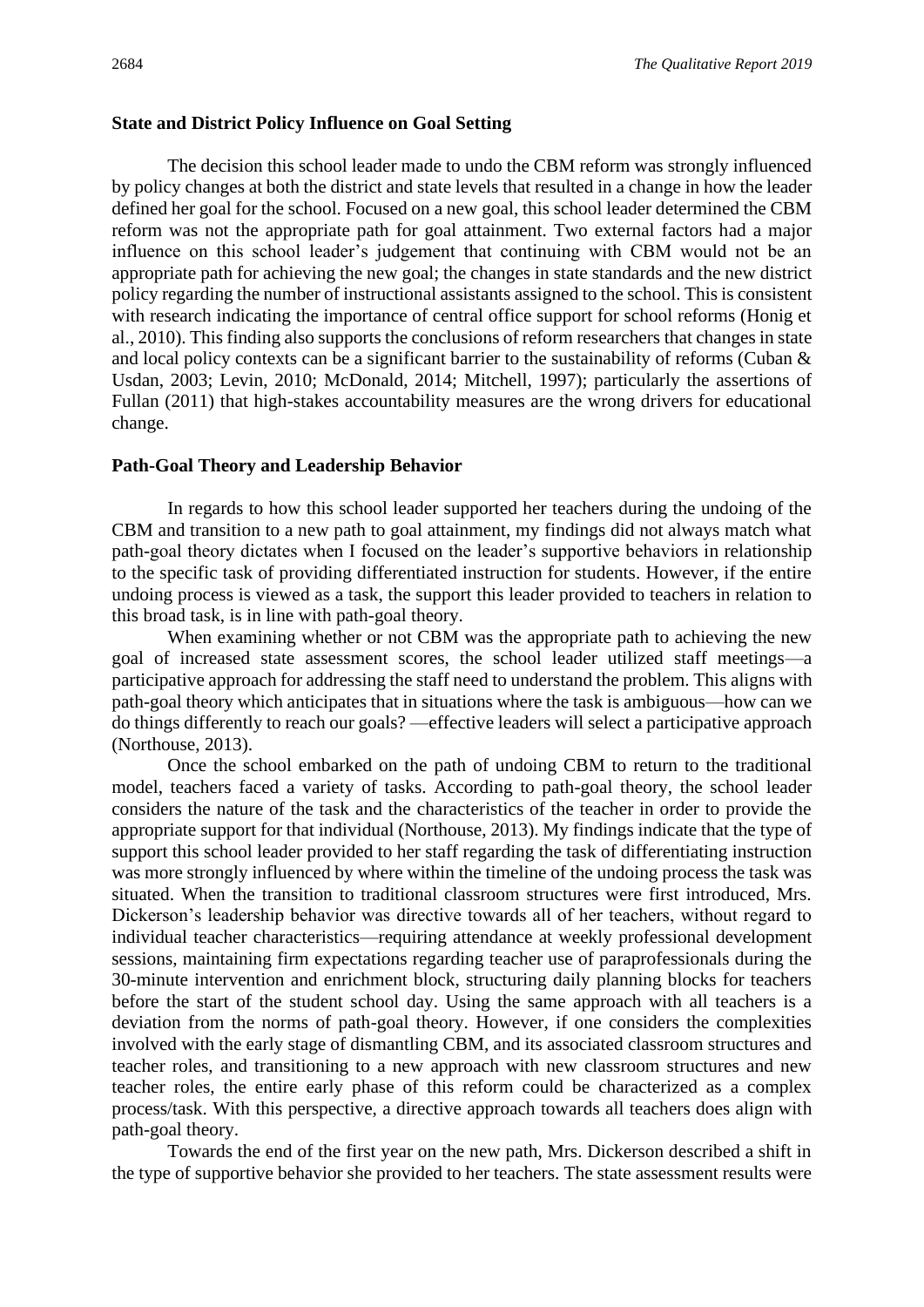improved and she actively used this information as a motivational boost for teachers as they finished up the year and planned for the year to come. The task of differentiating instruction was no less complex, but at this point, the teachers had been working on it for much of the year. The overall undoing process had become more routine. Path-goal theory predicts that leaders will provide emotional support when tasks are routine or mundane. Thus, the leader's behavior may have been in response to the emotional needs of the staff in regards to the broader transition process—a stage in which some routines had become established and encouragement was needed to stay the course, rather than to the characteristics of the specific task.

During the second year on the new path, the school leader's approach to supporting teachers shifted once more. At this point in the process teachers continued to ask for more control, particularly over the staffing and structure of the 30 minute intervention/enrichment block. Mrs. Dickerson decided to allow teachers more flexibility in structuring this block of time. Again, the task continued to be complex, but the routines of the undoing process were more established. Framing her leadership behavior in terms of the phase of the reform, this more participative approach may be reflective of the nature of this later phase. Mrs. Dickerson felt more comfortable supporting the teachers by giving them some control over this more established phase of the "undoing" process. She now perceived a less directive, more participatory approach to be feasible.

#### **Limitations**

This exploratory, single case study contributes to initial understandings of the previously under-explored phenomenon of how a school leader responds to the needs she perceives in her staff during the process of undoing a reform. My conclusions are not generalizable and have some limitations. While my central interest was in the thought process and perceptions of the school leader, extending participation to the teachers within this school, to central office administrators and to parents would have brought additional perspectives to the findings. Future research may expand our understanding of this phenomenon by broadening the focus to include the experiences of teachers and other critical school stakeholders.

#### **Conclusion**

Decades of research provide evidence that reform efforts are difficult to sustain (Cuban & Usdan, 2003; Fullan, 2011; Hargreaves & Goodson, 2006; Levin, 2010; McDonald, 2014), yet the conditions under which a leader actively chooses to undo a previously supported reform, and how a leader supports staff through the undoing process have not been adequately explored. By using path-goal theory as a lens to examine the influences on and actions of a school leader who chooses to undo a reform she previously supported, this paper begins to shed some light on this subject.

These findings support those of other scholars (Cohen, Spillane, & Peurach, 2017; Cuban & Usdan, 2003; Fullan, 2011; Levin, 2010; McDonald, 2014) who have identified that changes in state and district policies can undermine school reform efforts and thus highlight the importance of seeking input from school leaders when contemplating changes in policy and highlight the value of school leader engagement in the district and state policy arena. The findings also suggest that in addition to looking to the characteristics of staff and specific tasks, leaders also consider the characteristics of the overall change process when evaluating how best to support staff. Each phase of the undoing process had its own unique characteristics. The early phase was marked by the ambiguity associated with identifying and clarifying a path. The second phase was defined by the complexity of bringing together all of the components required to implement a return to the traditional approach. The complex early phases required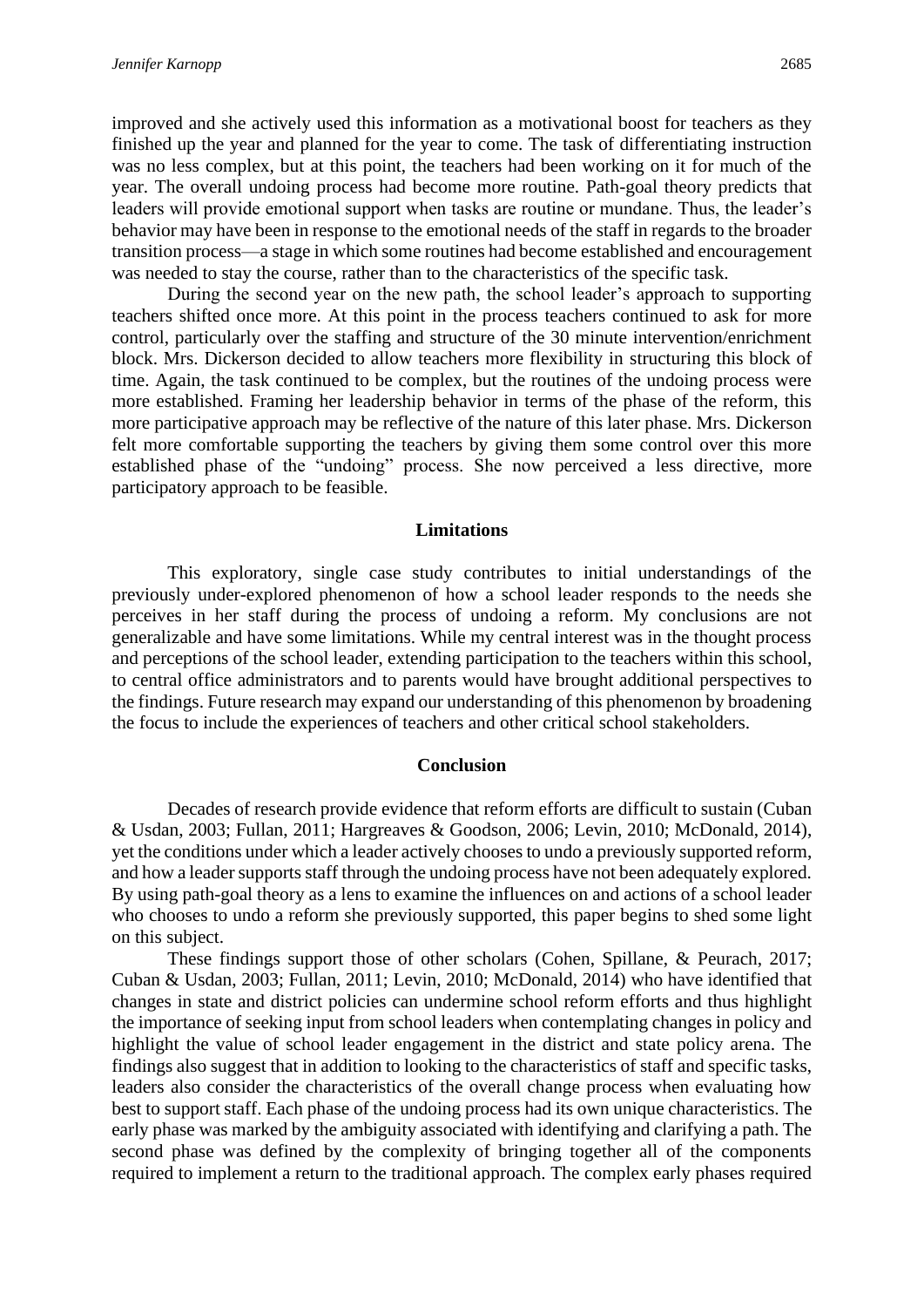a directive approach, but over time, as the teachers and the school leader became more comfortable with the new routines and procedures, this school leader responded to teacher needs in a more supportive, and later participative, manner. Based on these findings, it appears that path-goal theory might be improved by adding another category when considering leader behavior—the phase of an organizational change process. However, more research is needed to confirm and build on this idea.

While the literature on reform identifies reforms as failing and often explores the factors that contribute to this failure, little attention has been given to how a school leader makes the decision to stop a reform model of schooling and navigates teachers through the process of returning to a traditional model. This study advances the literature in this area, however, there is much still to learn about the conditions under which school leaders make this choice, how prevalent the phenomenon may be and how the planning of an "undoing" differs from the planning of an implementation. Future research in these areas could help school leaders who find themselves in this difficult, but possibly not uncommon situation.

In sum, not all reforms that fail to be sustained fade away. Some are carefully dismantled by the same leaders that fully supported their implementation. This dismantling may support the school's goals, particularly when school goals are heavily influence by state or district policy as is the case when state test scores are used to evaluate schools. Understanding how school leaders make these decisions and the process by which they implement a reform's "undoing", will allow us to provide better support to leaders placed in this difficult position.

#### **References**

- Awan, R. U. N., Zaidi, N. R., Naz, A., & Noureen, G. (2011). Task structure as moderator of college principals' leadership behavior and their subordinates' outcomes. *International Education Studies*, *4*(1), 134–143.
- Bess, J. L., & Goldman, P. (2001). Leadership ambiguity in universities and K-12 schools and the limits of contemporary leadership theory. *The Leadership Quarterly*, *12*, 419–450.
- Braun, V., & Clarke, V. (2012). Thematic analysis. In H. Cooper, P. M. Camic, D. L. Long, A. T. Panter, D. Rindskopf, & K. J. Sher (Eds.), *APA handbook of research methods in psychology* (Vol. 2, pp. 57–71). Washington, DC: American Psychological Association. [http://dx.doi.org/10.1037/13620-004](https://psycnet.apa.org/doi/10.1037/13620-004)
- Carrejo, D., Cortez, T., & Reinhartz, J. (2010). Exploring principal leadership roles within a community of practice to promote science performance of English language learners. *Academic Leadership*, *8*(4).
- Chrispeels, J. H., Burke, P. H., Johnson, P., & Daly, A. J. (2008). Aligning mental models of district and school leadership teams for reform coherence. *Education and Urban Society*, *40*(6), 730–750.<https://doi.org/10.1177/0013124508319582>
- Cohen, D. K., & Mehta, J. D. (2017). Why reform sometimes succeeds: Understanding the conditions that produce reforms that last. *American Educational Research Journal*, *54*(4), 644–690.<https://doi.org/10.3102/0002831217700078>
- Cohen, D. K., Spillane, J. P., & Peurach, D. J. (2017). The dilemmas of educational reform. *Educational Researcher 47*(3), 204-212.<https://doi.org/10.3102/0013189X17743488>
- Cuban, L., & Usdan, M. (Eds.). (2003). *Powerful reforms with shallow roots: Improving America's urban schools*. New York, NY: Teachers College Press.
- Datnow, A. (2005). The sustainability of comprehensive school reform models in changing district and state contexts. *Educational Administration Quarterly*, *41*(1), 121–153. <http://doi.org/10.1177/0013161X04269578>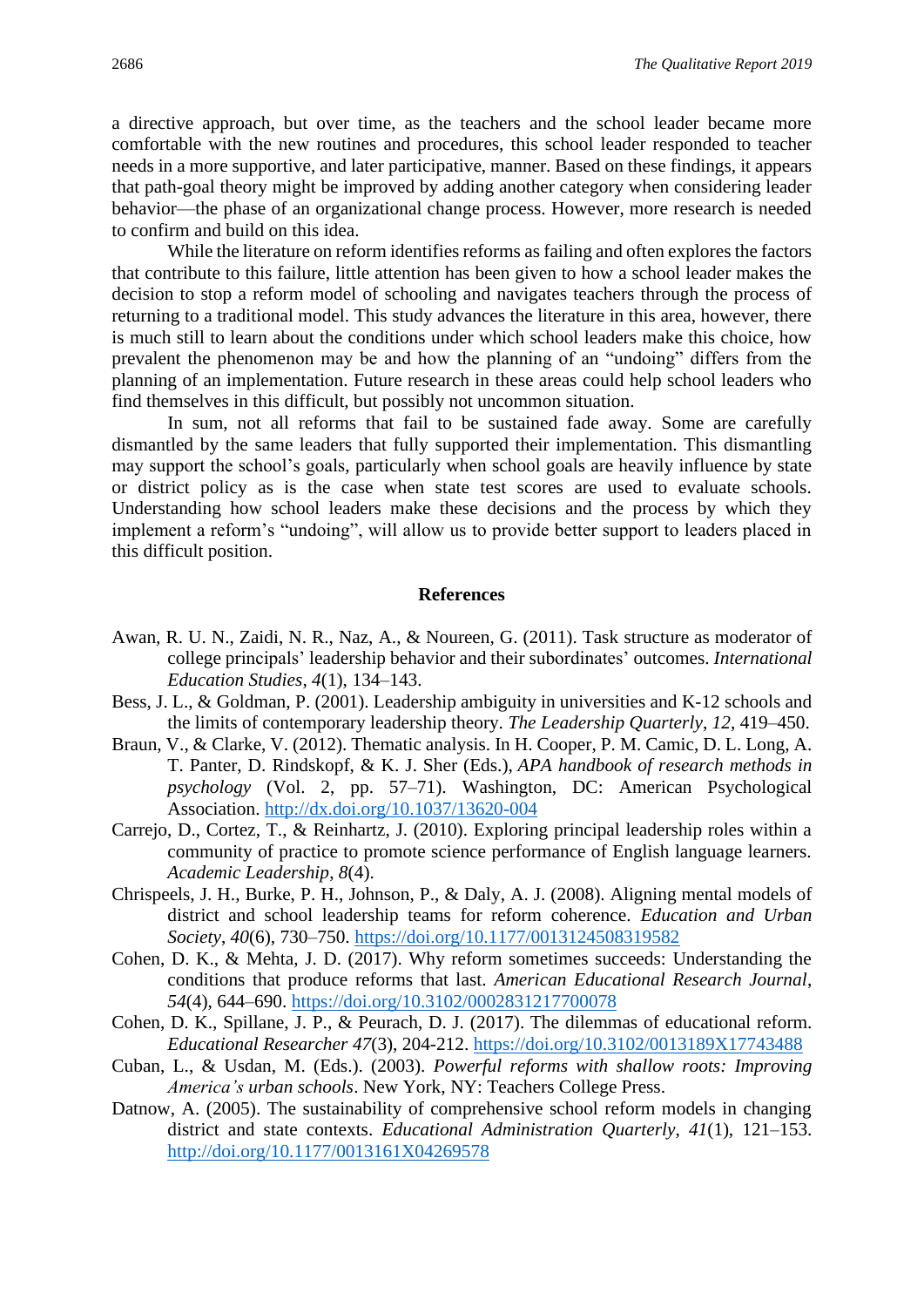- Datnow, A. (2006). Connections in the policy chain: The "co-construction" of implementation in comprehensive school reform. In M. I. Honig (Ed.), *New directions in policy implementation: Confronting complexity* (pp. 105–123). Albany, NY: State University of New York Press.
- Fullan, M. (2007). *The new meaning of educational change*. New York, NY: Teachers College Press.
- Fullan, M. (2011). *Choosing the wrong drivers for whole system reform.* Retrieved from <https://michaelfullan.ca/wp-content/uploads/2016/06/13396088160.pdf>
- Goodson, I., Moore, S., & Hargreaves, A. (2006). Teacher nostalgia and the sustainability of reform: The generation and degeneration of teachers' missions, memory, and meaning. *Educational Administration Quarterly*, *42*(1), 42–61. <http://doi.org/10.1177/0013161X05278180>
- Hargreaves, A., & Goodson, I. (2006). Educational change over time? The sustainability and nonsustainability of three decades of secondary school change and continuity. *Educational Administration Quarterly*, *42*(1), 3–41. <http://doi.org/10.1177/0013161X05277975>
- Hess, F. M., & Finn Jr., C. E. (2007). *No remedy left behind*. Washington, DC: AEI Press.
- Honig, M. I. (2006). Complexity and policy implementation. In M. I. Honig (Ed.), *New directions in policy implementation: Confronting complexity* (pp. 1–23). Albany, NY: State University of New York Press.
- Honig, M. I. (2009). No small thing: School district central office bureaucracies and the implementation of new small autonomous schools initiatives. *American Educational Research Journal*, *46*(2), 387–422.<https://doi.org/10.3102/0002831208329904>
- Honig, M. I., Copland, M. A., Rainey, L., Lorton, J. A., & Newton, M. (2010). *Central office transformation for district-wide teaching and learning improvement*. Retrieved from [https://education.uw.edu/sites/default/files/pdf/CENTRAL%20OFFICE%20TRANSF](https://education.uw.edu/sites/default/files/pdf/CENTRAL%20OFFICE%20TRANSFORMATION%20FOR%20TEACHING%20AND%20LEARNING%20IMPROVEMENT%202010.pdf) [ORMATION%20FOR%20TEACHING%20AND%20LEARNING%20IMPROVEM](https://education.uw.edu/sites/default/files/pdf/CENTRAL%20OFFICE%20TRANSFORMATION%20FOR%20TEACHING%20AND%20LEARNING%20IMPROVEMENT%202010.pdf) [ENT%202010.pdf](https://education.uw.edu/sites/default/files/pdf/CENTRAL%20OFFICE%20TRANSFORMATION%20FOR%20TEACHING%20AND%20LEARNING%20IMPROVEMENT%202010.pdf)
- House, R. J. (1996). Path-goal theory of leadership: Lessons, legacy and a reformulated theory. *Leadership Quarterly*, *7*(3), 323–352.
- House, R. J., & Mitchell, T. R. (1975). *Path-goal theory of leadership*. Seattle, WA: University of Washington.
- Leithwood, K., Harris, A., & Strauss, T. (2010). *Leading school turnaround*. San Francisco, CA: Jossey-Bass.
- Levin, B. (2010). Governments and education reform: Some lessons from the last 50 years. *Journal of Education Policy*, *25*(6), 739–747.
- Levin, B., & Wiens, J. (2003). There is another way: A different approach to education reform. *Phi Delta Kappan*, 658–664.
- Lochmiller, C. R., & Lester, J. N. (2017). *An introduction to educational research: Connecting methods to practice*. Thousand Oaks, CA: Sage.
- McDonald, J. P. (2014). *American school reform*. Chicago, IL: The University of Chicago Press.
- McDonnell, L. M., & Weatherford, M. S. (2011). Crafting an education reform agenda through economic stimulus policy. *Peabody Journal of Education*, *86*(3), 304-318.
- Mitchell, K. J. (1997). What happens when school reform and accountability testing meet? *Theory into Practice*, *36*(4), 262–265.
- Northouse, P. G. (2013). *Leadership theory and practice* (6th ed.). Thousand Oaks, CA: Sage Publications.
- Roulston, K. (2010). Considering quality in qualitative interviewing. *Qualitative Research*, *10*(2), 199–228.<https://doi.org/10.1177/1468794109356739>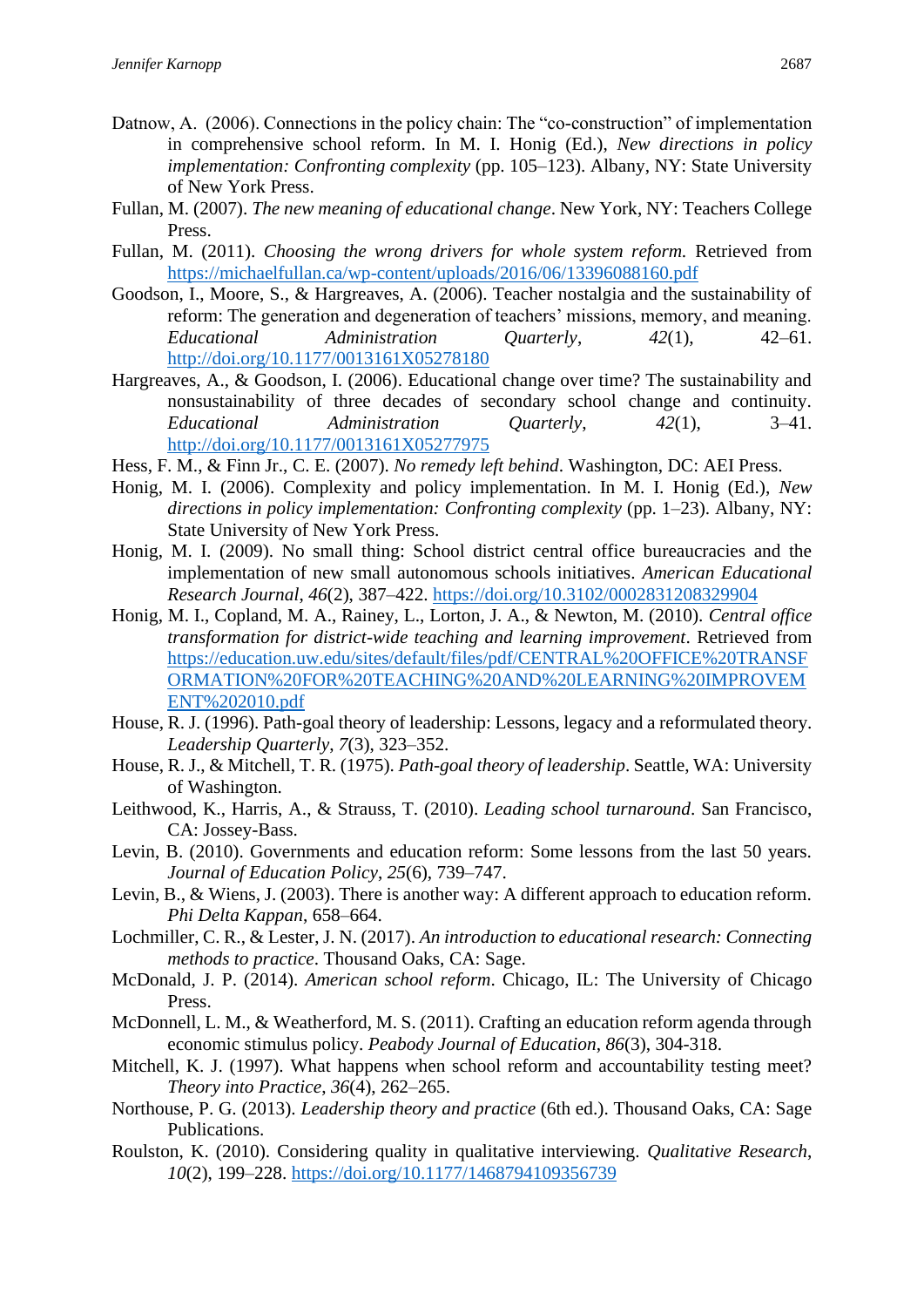- Sirisookslip, S., Ariratana, W., & Ngang, T. K. (2015). The impact of leadership styles of school administrators on affecting teacher effectiveness. *Procedia - Social and Behavioral Sciences*, *186*, 1031–1037.<http://doi.org/10.1016/j.sbspro.2015.04.022>
- Steans, R., (2012). *Engaging teachers in ed reform*. Retrieved from <https://files.eric.ed.gov/fulltext/ED540354.pdf>
- Sturgis, C. (2015). *Implementing competency education in K–12 systems: Insights from local leaders*. Ipswich, MA: Competency Works.
- Tyack, D., & Tobin, W. (1994). The "grammar" of schooling: Why has it been so hard to change? *American Educational Research Journal*, *31*(3), 453–479. <http://doi.org/10.3102/00028312031003453>
- Tyack, D. B., & Cuban, L. (1995). *Tinkering toward utopia: A century of public school reform*. Cambridge, MA: Harvard University Press.
- Yin, R. K. (2009). *Case study research design and methods* (4<sup>th</sup> ed.). Washington, DC: Sage Publications.
- Yin, R. K. (2016). *Qualitative research from start to finish*. New York, NY: The Guilford Press.

# **Appendices**

#### **Appendix A.** Interview Protocol

#### **Background**

- Why did the school initially decide to adopt a Competency Based Learning model?
- Why did you decide to move away from Competency Based Learning? o What factors led to this decision?

# **Influencing Teachers' Perceptions of Goals**

- How did this shift change or alter school goals?
- How did you communicate the decision to move away from CBL to your teaching staff?
- How did your teachers respond to the decision to undo the CBL initiative?
- How have you adjusted your communication with school staff in response to teacher's views of the changes to the school's competency based learning model?
	- o Can you give me an example?

# **Clearing the Path**

- What have been some of the successes teachers have experienced (either within the school or the greater community) as they work towards undoing the CBL initiative?
- What are some of the challenges teachers have experienced (either within the school or the greater community) as they work towards undoing the CBL initiative?
- What are some of the approaches you have used to help teachers navigate these challenges?

# **Teacher Motivation and Sense of Value**

- How have you encouraged your staff to embrace approaches that move away from CBL?
- What types of support have you found yourself giving to teachers during this transition?
	- o How do you make decisions about the types of support teachers need?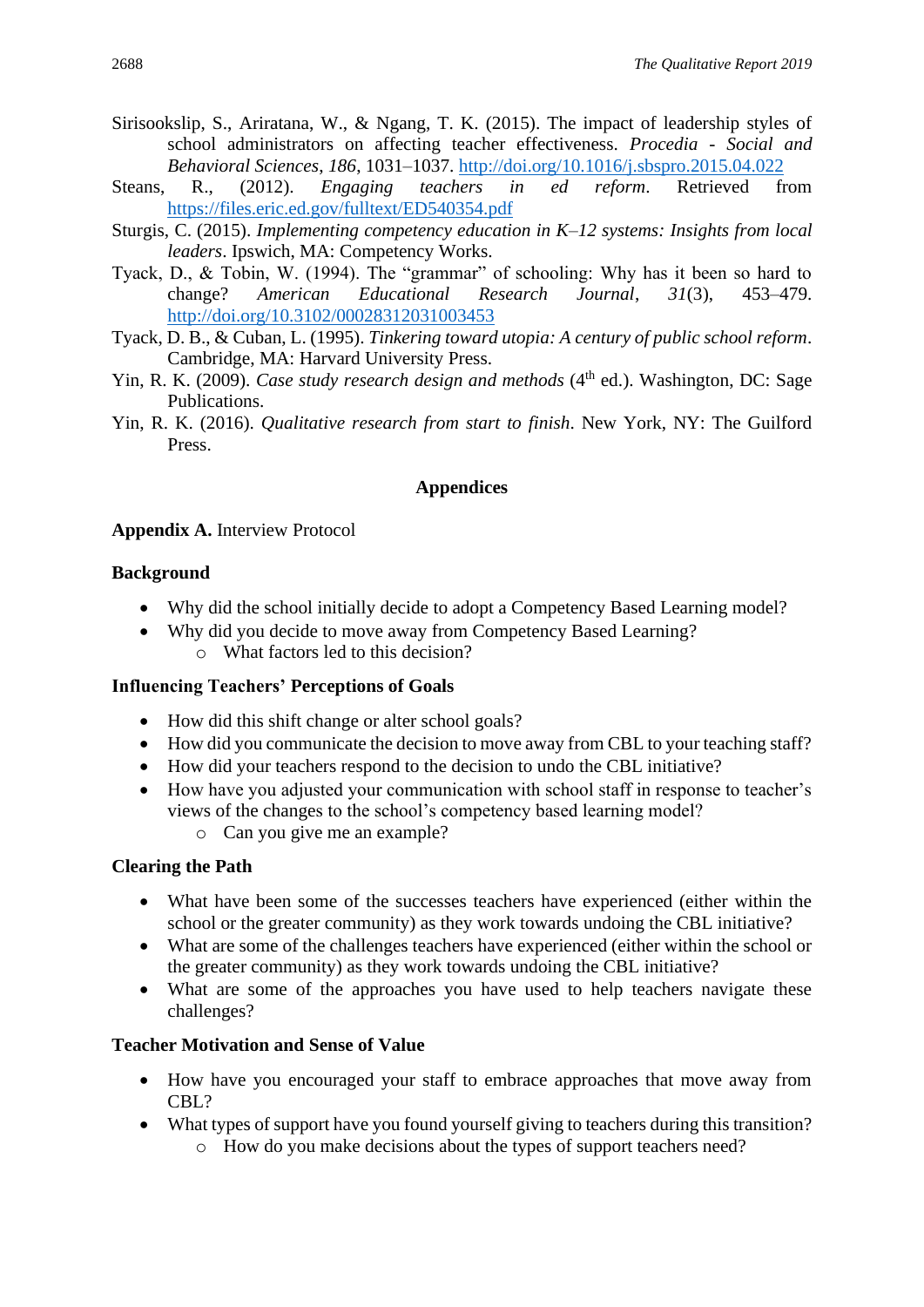• Do you sense that teacher motivation or feelings about their ability to effectively reach students has changed during this transition?

# **Appendix B.** Development of Coding Scheme

# *Initial Codes (A priori)*

| Code                     | Definition                                                                                                    | Category                 |  |
|--------------------------|---------------------------------------------------------------------------------------------------------------|--------------------------|--|
| Goal                     | Identified purpose of the work of the school                                                                  | Goal                     |  |
| Path                     | Identified approach to goal attainment                                                                        | Path                     |  |
| directive                | Leader provides specific directives to<br>accomplish task                                                     | Leadership Behavior      |  |
| Supportive               | Leader attends to the emotional needs of<br>Teachers                                                          | Leadership Behavior      |  |
| achievement-<br>oriented | Leader challenges teachers to perform at the<br>highest level and demonstrates confidence in<br>their ability | Leadership Behavior      |  |
| Participative            | Leadership behavior characterized by shared<br>decision-making with subordinates                              | Leadership behavior      |  |
| Control                  | Teacher desire for control                                                                                    | <b>Teacher Need</b>      |  |
| Confusion                | Teachers feel uncertainty or confusion                                                                        | <b>Teacher Need</b>      |  |
| Dissatisfaction          | Teachers feel unsatisfied or frustrated                                                                       | <b>Teacher Need</b>      |  |
| Task                     | Reference to a specific task                                                                                  | Task                     |  |
| Complex                  | Task has unclear guidelines or is complex                                                                     | Task                     |  |
| Ambiguous                | Task is ambiguous                                                                                             | Task                     |  |
| Routine                  | Task is routine                                                                                               | Task                     |  |
| Obstacle                 | Identified challenge to goal attainment                                                                       | Obstacle                 |  |
| <b>State</b>             | State policy obstacle referenced                                                                              | <b>Outside Influence</b> |  |
| District                 | District policy obstacle referenced                                                                           | <b>Outside Influence</b> |  |
| Assessment               | High stakes accountability referenced                                                                         | <b>Outside Influence</b> |  |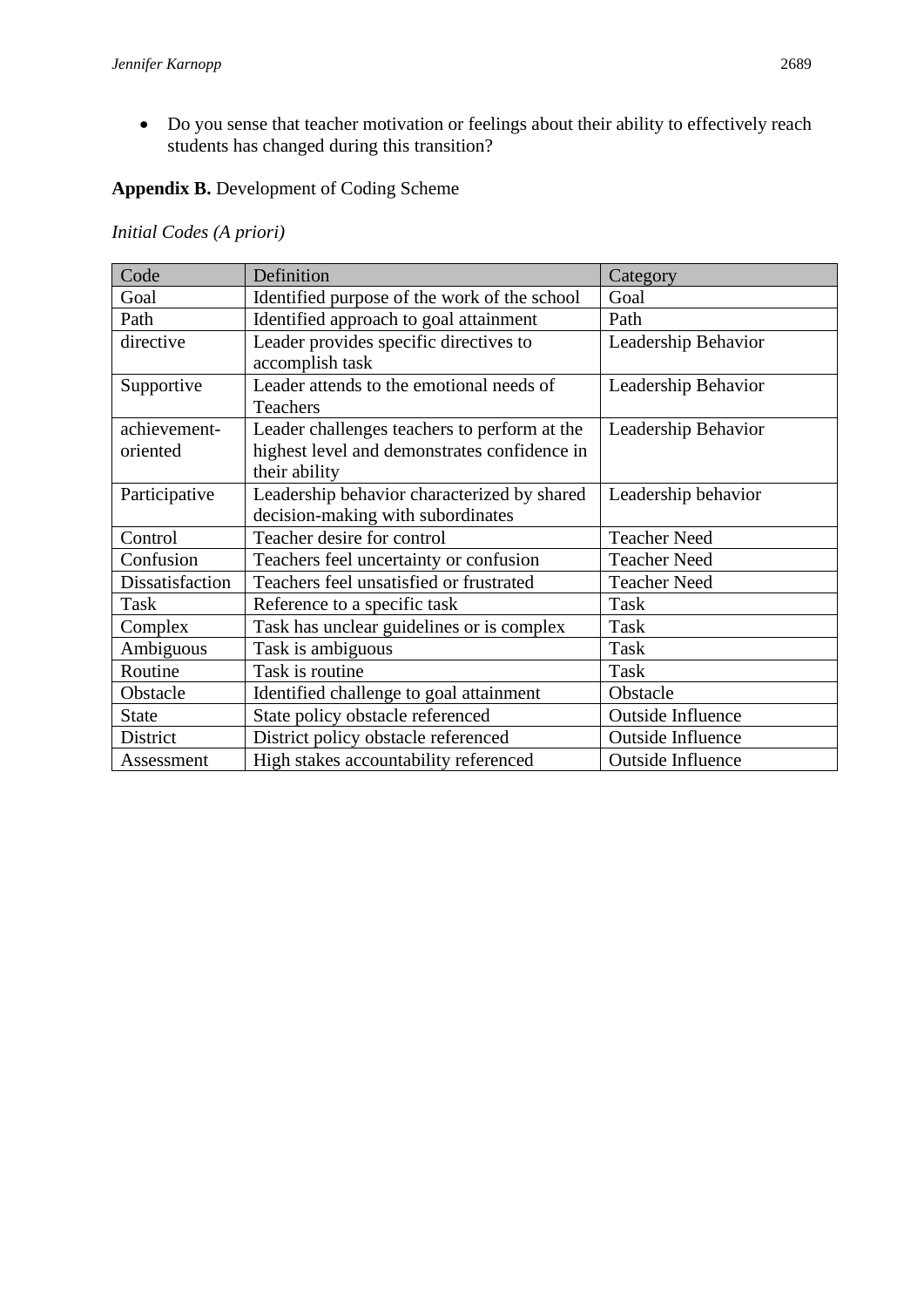| Code          | Definition                            | Category                      | Theme                |
|---------------|---------------------------------------|-------------------------------|----------------------|
| Goal          | Identification of                     | Goal                          | Goal identification  |
|               | teacher/organizational                |                               |                      |
|               | goal                                  |                               |                      |
| Path          | Leader identifies a course            | Path                          | Path                 |
|               | of action<br>Task has unclear         | identification<br><b>Task</b> | Path                 |
| Complex       | guidelines or is complex              |                               |                      |
| <b>Task</b>   | Reference to a specific               | <b>Task</b>                   | Path                 |
|               | task                                  |                               |                      |
| T Need        | Teacher identifies teacher            | Teacher voice                 | Providing support    |
|               | need                                  |                               |                      |
| Participative | Leadership behavior                   | Leadership                    | Providing support    |
|               | characterized by shared               | <b>Behavior</b>               |                      |
|               | decision-making with                  |                               |                      |
|               | subordinates<br>Leader attends to the |                               |                      |
| Supportive    | emotional needs of                    | Support                       | Providing support    |
|               | Teachers                              |                               |                      |
| Resource      | Leader provides a                     | Support                       | Providing support    |
|               | physical resource to                  |                               |                      |
|               | teachers                              |                               |                      |
| Space         | Leader provides space to              | Support                       | Providing support    |
|               | teachers to accomplish                |                               |                      |
|               | task as they choose                   |                               |                      |
| Directive     | Leader provides specific              | Support                       | Providing support    |
|               | directives to accomplish              |                               |                      |
| P Obstacle    | task<br>Leader identifies obstacle    |                               |                      |
| T Obstacle    | Teacher identifies and/or             | Fears<br>Fears                | Obstacle<br>Obstacle |
|               | removes obstacle to goal              |                               |                      |
|               | completion                            |                               |                      |
| P Need        | Principal identifies                  | Need                          | Obstacle             |
|               | teacher need                          |                               |                      |
| <b>State</b>  | State policy obstacle                 | Obstacle                      | Obstacle             |
|               | referenced                            |                               |                      |
| District      | District policy obstacle              | Obstacle                      | Obstacle             |
|               | referenced                            |                               |                      |
| Assessment    | High stakes                           | Obstacle                      | Obstacle             |
|               | accountability referenced             |                               |                      |

# *Fourth Iteration of Coding Scheme*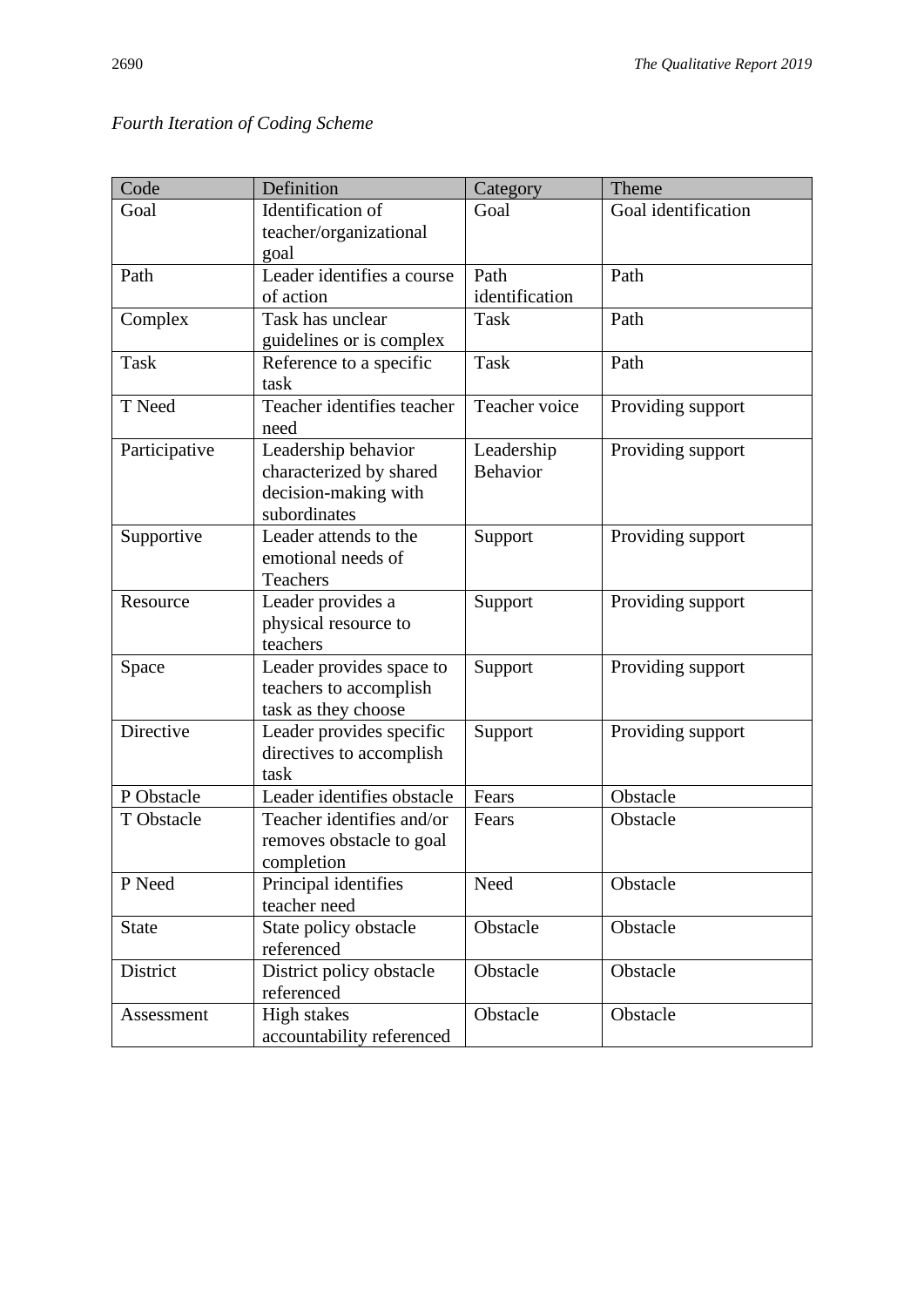# *Final Coding Scheme*

| Code          | Definition                                                                             | Category              | Theme                                   |
|---------------|----------------------------------------------------------------------------------------|-----------------------|-----------------------------------------|
| Goal          | Identification of<br>teacher/organizational<br>goal                                    | Goal                  | <b>Stages of Transition</b>             |
| Path ID       | Leader identifies a course<br>of action                                                | Path                  | <b>Stages of Transition</b>             |
| Complex       | Task has unclear<br>guidelines or is complex                                           | Path                  | <b>Stages of Transition</b>             |
| <b>Task</b>   | Reference to a specific<br>task                                                        | Path                  | <b>Stages of Transition</b>             |
| T Need        | Teacher identifies teacher<br>need                                                     | Providing<br>support  | <b>Stages of Transition</b>             |
| Participative | Leadership behavior<br>characterized by shared<br>decision-making with<br>subordinates | Providing<br>support  | <b>Stages of Transition</b>             |
| Supportive    | Leader attends to the<br>emotional needs of<br>Teachers                                | Providing<br>support  | <b>Stages of Transition</b>             |
| Resource      | Leader provides a<br>physical resource to<br>teachers                                  | Providing<br>support  | <b>Stages of Transition</b>             |
| Space         | Leader provides space to<br>teachers to accomplish<br>task as they choose              | Providing<br>support  | <b>Stages of Transition</b>             |
| Directive     | Leader provides specific<br>directives to accomplish<br>task                           | Providing<br>support  | <b>Stages of Transition</b>             |
| P Obstacle    | Leader identifies obstacle                                                             | Obstacle              | <b>Stages of Transition</b>             |
| T Obstacle    | Teacher identifies and/or<br>removes obstacle to goal<br>completion                    | Obstacle              | <b>Stages of Transition</b>             |
| P Need        | Principal identifies<br>teacher need                                                   | Obstacle              | <b>Stages of Transition</b>             |
| <b>State</b>  | State policy obstacle<br>referenced                                                    | External<br>Challenge | <b>State and District</b><br>Influences |
| District      | District policy obstacle<br>referenced                                                 | External<br>Challenge | <b>State and District</b><br>Influences |
| Assessment    | High stakes<br>accountability referenced                                               | <b>External Force</b> | <b>State and District</b><br>Influences |